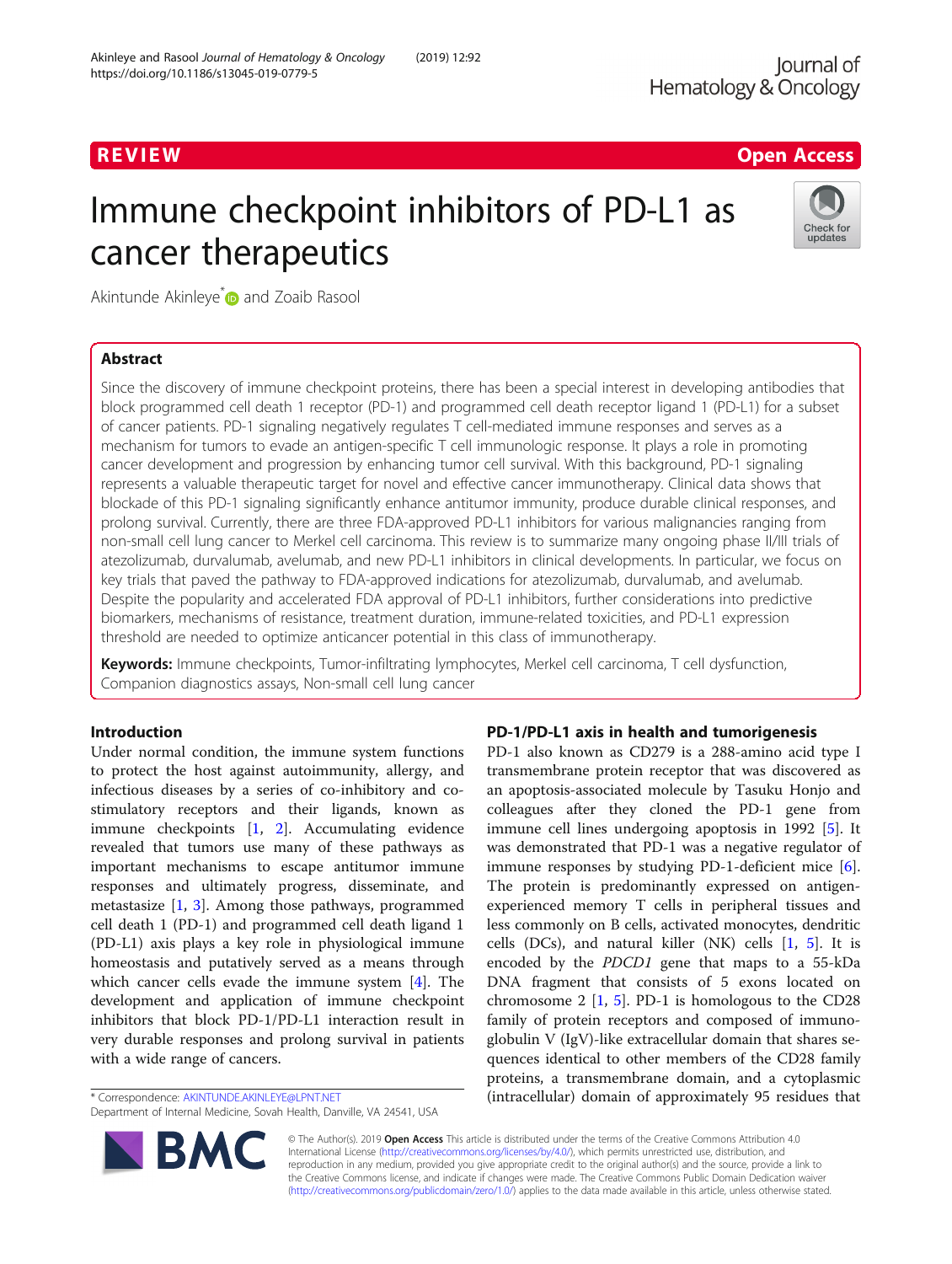contains 2 phosphorylation sites located in an immunoreceptor tyrosine-based inhibitory motif (ITIM) and an immunoreceptor tyrosine-based switch motif, which, upon phosphorylation, negatively regulates T cell receptor (TCR) signals through phosphorylating Src homology phosphatase-1 (SHP-1) and SHP-22 [\[1](#page-10-0), [5](#page-10-0)].

PD-L1 (also known as B7-H1 or CD274) and PD-L2 (also known as B7-DC or CD273) are the two ligands for PD-1 [\[1,](#page-10-0) [7](#page-10-0)]. They are members of the B7 family of type I transmembrane protein receptors [\[1](#page-10-0)]. Lieping Chen and colleagues identified and cloned human B7-H1 gene in 1999 and recognized the molecule of having inhibitory effects on T cells by inducing IL-10 [\[8](#page-10-0)]. With the discovery of interaction of PD-1 and B7-H1 molecule, it was renamed as PD-L1 [\[7\]](#page-10-0). Structurally, PD-L1 is a 290 amino acid protein receptor encoded by Cd274 gene, comprising of 7 exons, and located on chromosome 9 in humans [[1](#page-10-0), [5,](#page-10-0) [7](#page-10-0)]. It is composed of 2 extracellular domains, IgV- and IgC-like domains; a transmembrane domain; and a cytoplasmic (intracellular) domain as indicated in Fig. 1. The intracellular domain of PD-L1 is short comprising of 30 amino acids, and there is no known function for this domain  $[1]$  $[1]$ . The protein is constitutively expressed on many cell types, including antigen-presenting cells (APCs), T cells, B cells, monocytes, and epithelial cells, and is upregulated in a number of cell types after the activation in response to proinflammatory cytokines such as IFNγ and IL4 through signal transducer and activator of transcription-1 (STAT1) and IFN regulatory factor-1 (IRF1) [[1,](#page-10-0) [9\]](#page-10-0).

PD-L2 is encoded by Pdcd1lg2 gene adjacent to Cd274 gene separated by 42 kb of intervening genomic DNA in human  $[1]$  $[1]$ . It is composed of 273 amino acid residues and comprised of 7 exons which consist of IgV-like domain, IgC-like domain, transmembrane domain, and cytoplasmic (intracellular) domain. In contrast to PD-L1 expression, PD-L2 is restricted largely to APCs and it is inducibly expressed on DCs, macrophages, and bone marrow-derived mast cells [\[1](#page-10-0), [9](#page-10-0)].

Increasing evidence demonstrates that activation of PD-1/PD-L1 signaling negatively regulates T cellmediated immune responses in the peripheral tissues to limit effector T cell responses and protect tissues from immune-mediated tissue damage which is also known as peripheral T cell tolerance [\[1](#page-10-0)]. PD-1 is not expressed on resting T cells but is inducibly expressed after activation by TCR/antigen-loaded MHC and CD28/B7 interactions [[1\]](#page-10-0). When engaged by its ligands, PD-1 axis dampens T cell responses in several ways largely on cytokine production than on cellular proliferation, with significant effects on IFN- $\gamma$ , TNF- $\alpha$ , and IL-2 production [[1,](#page-10-0) [9\]](#page-10-0). PD-1 signaling also exerts its effects on cell differentiation and survival directly by inhibiting early activation events that are positively regulated by CD28 or indirectly through IL-2 [[10\]](#page-10-0). It inhibits kinases involved in T lymphocyte activation via SHP2 phosphatase activity and other signaling pathways [\[7](#page-10-0)]. PD-1 ligation inhibits the induction of the cell survival factor Bcl-xL as well as the expression of transcription factors associated with effector cell function, including GATA-3, Tbet, and Eomes [[11](#page-10-0)], and limit

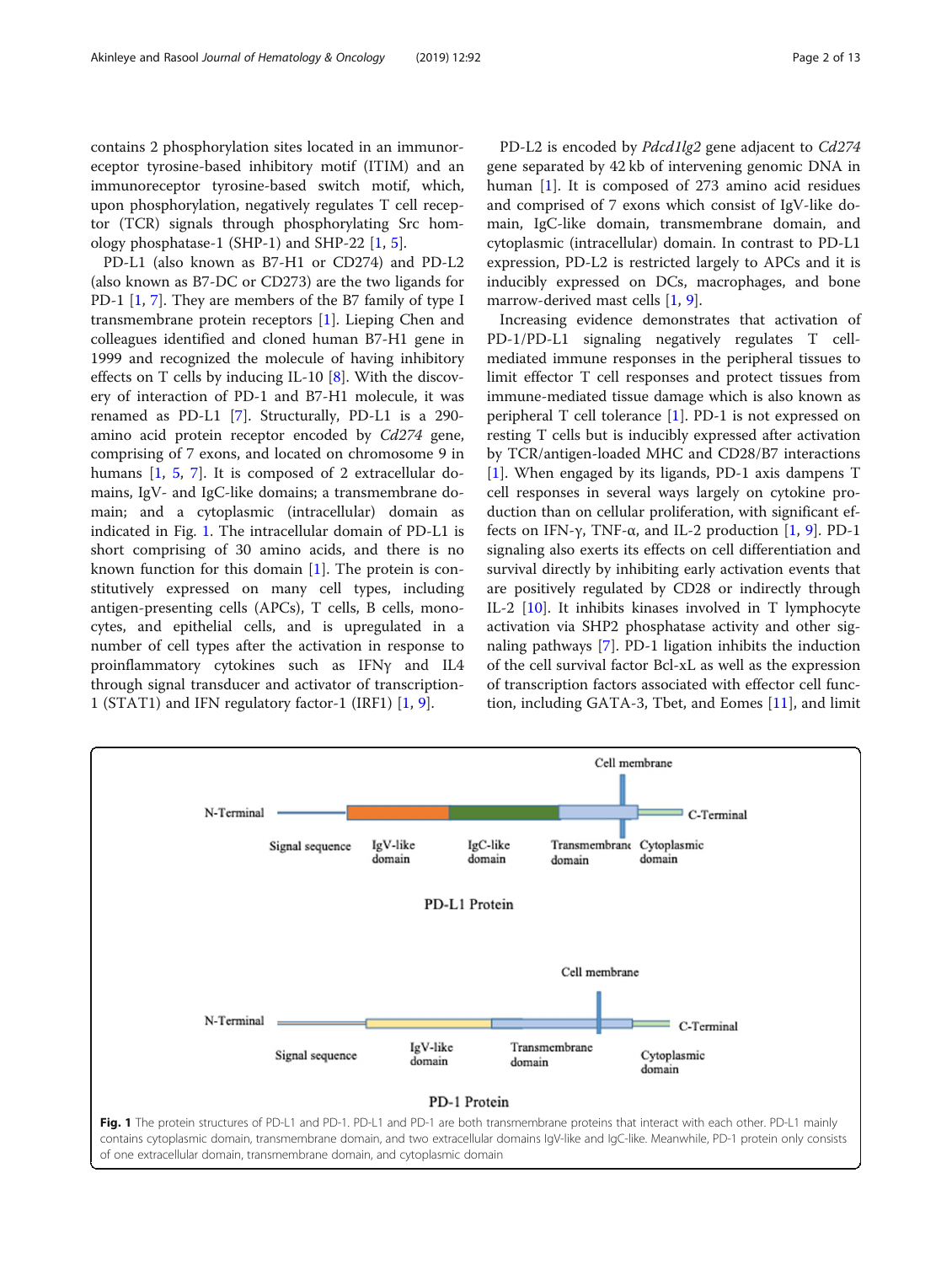autoimmunity at the time of inflammatory response to infections [\[3](#page-10-0), [5,](#page-10-0) [7](#page-10-0), [12\]](#page-10-0). In addition, PD-1 axis also inhibits lytic activity on activated cells, including B cells and NK cells [\[13](#page-10-0), [14\]](#page-10-0). More importantly, PD-1 is also highly expressed on regulatory T cells ( $T_{\text{Reg}}$ ), where they may be activated and proliferate in the presence of ligands [[15\]](#page-10-0) and inhibit, rather than promote, immune responses by expression of the forkhead transcription factor FOXP3, lack of expression of effector cytokines such as IFNγ, and production of inhibitory cytokines such as TGFβ, IL-10, and IL-35.

Given its pivotal role in preventing autoimmunity and maintenance of peripheral tolerance in normal tissues, it is not surprising that PD-1 signaling pathway can be exploited by tumor cells to evade antitumor immune responses and ultimately progress, disseminate, and metastasize [[1](#page-10-0), [3,](#page-10-0) [12\]](#page-10-0). Recent studies suggest that PD-1 signaling in tumor microenvironment plays a vital role in tumor progression and survival by escaping tumor immune surveillance as shown in Fig. 2. PD-1 is highly expressed in tumor-infiltrating lymphocytes (TILs) in a large proportion among many types of cancers. Of note, PD-1 ligands, especially PD-L1, are constitutively expressed on different types of tumor cells including melanoma and ovarian, lung, and renal carcinomas [\[16\]](#page-10-0). Furthermore, PD-L1 expression has been reported to be upregulated in many other human cancers [\[17](#page-10-0)] by two general mechanisms, namely innate immune resistance and adaptive immune resistance. By innate immune resistance, PD-L1 expression is upregulated in some tumor cells by constitutive oncogenic signaling through aberrant activation of the PI3K-AKT pathway or chromosomal alterations and amplifications which is found in Hodgkin lymphoma, independent of inflammatory signals in the tumor microenvironment [[18,](#page-10-0) [19\]](#page-10-0). In contrast, PD-L1 is not constitutively expressed in some tumor cells, but rather is inducibly expressed (i.e., adaptive immune resistance) in response to inflammatory signals elaborated by active antitumor immune responses [[20](#page-10-0), [21](#page-10-0)]. Many cytokines can induce or maintain PD-L1 expression; however, IFNγ appears to be the most potent [[20](#page-10-0)–[22\]](#page-10-0). PD-L1 is also commonly expressed on myeloid cells including a subset of macrophages, dendritic cells (DCs), fibroblasts, and endothelial cells in the tumor microenvironment [[23](#page-10-0)–[25\]](#page-11-0). Different types of B cell lymphomas, such as primary mediastinal B cell lymphoma, follicular cell B cell lymphoma, and Hodgkin's disease, have been reported to express PD-L2 [[26](#page-11-0)].

Overwhelming evidence suggests that interaction of PD-L1/PD-1 in the tumor microenvironment promotes T cell dysfunction, exhaustion, apoptosis, neutralization, and elaboration of IL-10 in a tumor mass creating a state of resistance from cytotoxic T cell (CD8+)-mediated tumor cell killing [[17](#page-10-0), [27](#page-11-0)]. It promotes cancer development and progression by enhancing tumor cell proliferation and survival. Recent studies suggest that tumors are highly infiltrated with  $T_{Reg}$  cells which further suppress effector immune responses [\[15](#page-10-0)].

With this background, PD-1 signaling represents a viable target for novel anti-cancer therapy. The development and clinical application of immune checkpoint inhibitors significantly enhance antitumor immunity, produce durable responses, and prolong survival in cancer patients.

# Immune checkpoint inhibitors of PDL1 as cancer therapeutics

Immune checkpoint inhibitors, especially PD-1 and PD-L1 have shown clinical efficacies against many different solid and hematologic malignancies [\[28\]](#page-11-0). Binding of PD-L1 to its receptor suppresses T cell migration, proliferation, and

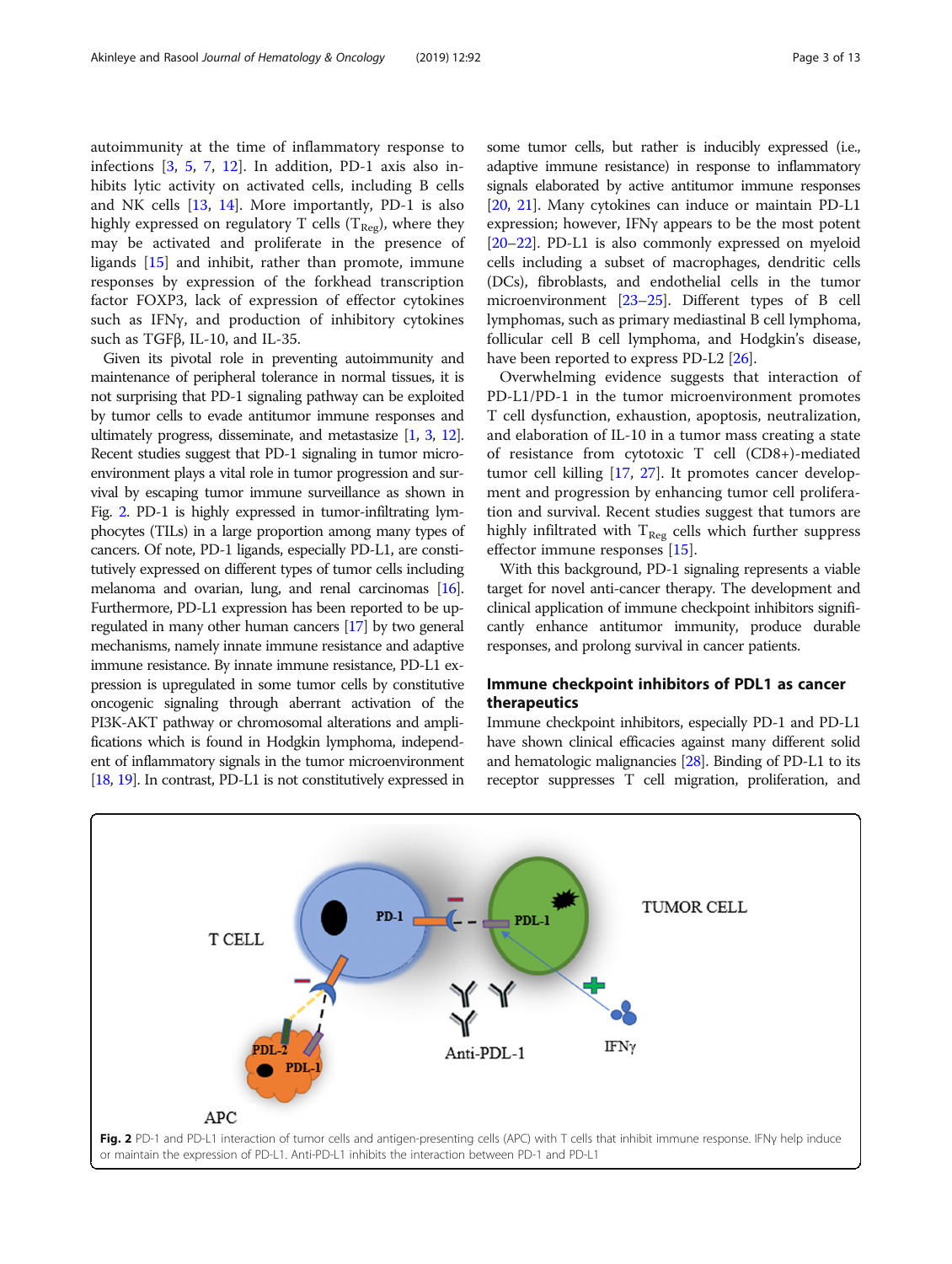secretion of cytotoxic mediators, and restricts tumor cell killing. Inhibitors of PD-1 and PD-L1 disrupt PD-1 axis thereby reverses T cell suppression and enhances endogenous antitumor immunity to unleash long-term antitumor responses for patients with a wide range of cancers [[29](#page-11-0)]. In addition to binding PD-1, PD-L1 also interacts with B7 (CD80, CD86) creating negative signals on T cells and dampens antitumor immunity [\[28,](#page-11-0) [29\]](#page-11-0).

Development and clinical use of PD-1 and PD-L1 inhibitors for anti-cancer therapy have broadened. Correspondingly, there is a range of commercially available immunohistochemistry (IHC)-based assays to detect the presence of the PD-L1 protein in tumors [\[30\]](#page-11-0). Those assays are divided into two types: companion diagnostics assays which provide information that is essential for safe and effective use of the corresponding drugs, and complementary (or co-diagnostic) assays which may be used in treatment selection, but are not considered essential for safe and effective use of the corresponding therapy. Of note, PD-L1 IHC22C3 pharmDx tests have status as a companion diagnostics and PD-L1 IHC 28-8 pharmDx, PD-L1 IHC 22C3 pharmDx, Ventana PD-L1 SP142, and Ventana PD-L1 SP2632 testing have status as complementary diagnostics [\[30](#page-11-0)–[33](#page-11-0)].

Currently, there are three approved PD-L1 inhibitors by the US Food and Drug Administration (FDA) for cancer treatment ranging from non-small cell lung cancer to Merkel cell carcinoma.

Among many ongoing phase II/III trials of atezolizumab, durvalumab, and avelumab, this review also summarized new PD-L1 inhibitors in clinical developments.

### Atezolizumab

Atezolizumab, formerly known as MPDL3280, is a fully humanized IgG1 monoclonal antibody that is engineered with a modification in the Fc domain that eliminates antibody-dependent cellular cytotoxicity to prevent depletion of T cells expressing PD-L1. The compound blocks the interaction of PD-L1, specifically on tumor cells and tumor-infiltrating immune cells, with both PD-1 and B7.1, but not the interaction of PD-L2. In preclinical studies, atezolizumab have shown an increased level of proliferating CD8+ T cells by inducing cytokine changes including transient increases in IL-18, IFNγ, and CXCL11, as well as transient decrease in IL-6 [\[34,](#page-11-0) [35\]](#page-11-0). Through the inhibition of PD-L1, atezolizumab reduces immunosuppressive signals found within the tumor microenvironment and consequently increases T cell-mediated immunity against tumors [\[35](#page-11-0)].

Clinical data have demonstrated that atezolizumab is safe and efficacious in a wide range of solid tumors and hematologic malignancies. In a phase I dose-finding study, three dosing schedules of atezolizumab were tested in patients with recurrent non-small cell lung cancer (NSCLC), melanoma, renal cell carcinoma, colorectal cancer, gastric cancer, and head and neck squamous cell carcinoma [\[36](#page-11-0)]. Two hundred and seventy-seven patients were enrolled and received intravenous atezolizumab every 3 weeks (q3w) at doses of 10, 15, or 20 mg/kg of body weight until disease progression (PD) or unacceptable toxicity. Overall, atezolizumab was well tolerated up to the maximum administered dose of 20 mg/kg [[36\]](#page-11-0). The most common adverse effects (AEs) were fatigue, decreased appetite, nausea, pyrexia, diarrhea, rash, pruritus, arthralgia, and headache. Of 175 patients evaluated for response, the overall response rate achieved (ORR) was 21% across all histological types. Similarly, Powles et al. in a phase I escalation and expansion study investigated the safety and activity of single-agent atezolizumab at a dose of 15 mg/kg of body weight every 3 weeks in 205 heavily pretreated patients with urothelial carcinoma (UC) which were stratified by the percentage of PD-L1-positive immune cells in the tumor microenvironment by immunohistochemistry (IHC) defined by IHC 0 (< 1%), IHC 1 ( $\geq$  1% but < 5%), and IHC 2/3 ( $\geq$  5%) [[37](#page-11-0)]. After a median duration of 65 days of treatment, there were no dose-limiting toxicities (DLTs) occurred and atezolizumab was found to be safe and well tolerated in patients with UC. Most treatment-related AEs were grade 1 or 2 fatigue, nausea, decreased appetite, and pyrexia, and many were transient in nature. The ORRs were 43% for those with IHC 2/3 tumors and 11% for those with IHC 0 or 1 (0/1) tumors after a minimum of 6 weeks follow-up [\[37](#page-11-0)]. Based on these data, the FDA granted atezolizumab as a breakthrough status for UC.

Given the modest activity of atezolizumab in the precedent phase I studies, larger studies were needed to clarify its efficacy. Rosenberg and colleagues reported that atezolizumab at a fixed dose of 1200 mg administered on day 1 of each 21-day cycle demonstrated durable activity in heavily pretreated patients with inoperable locally advanced or metastatic urothelial carcinoma regardless of PD-L1 expression whose disease had progressed after previous platinum-based chemotherapy [[38\]](#page-11-0). The final results of this phase II trial (IMvigor 210) showed ORR of 10% with best efficacy demonstrated in patients with increased levels of PD-L1 expression [\[38](#page-11-0)]. On the basis of these data, FDA granted accelerated approval to atezolizumab for locally advanced or metastatic urothelial carcinoma treatment after failure of cisplatinbased chemotherapy in May 2016. However, the confirmatory trial failed to achieve its primary endpoint of overall survival. In a phase III trial (IMvigor 211) by Powles et al. comparing atezolizumab vs chemotherapy (vinflunine 320 mg/m<sup>2</sup>, paclitaxel 175 mg/m<sup>2</sup>, or 75 mg/  $m<sup>2</sup>$  docetaxel) every 3 weeks in patients with locally advanced or metastatic urothelial carcinoma after progression with platinum-based chemotherapy demonstrated that overall survival and ORRs were similar (median OS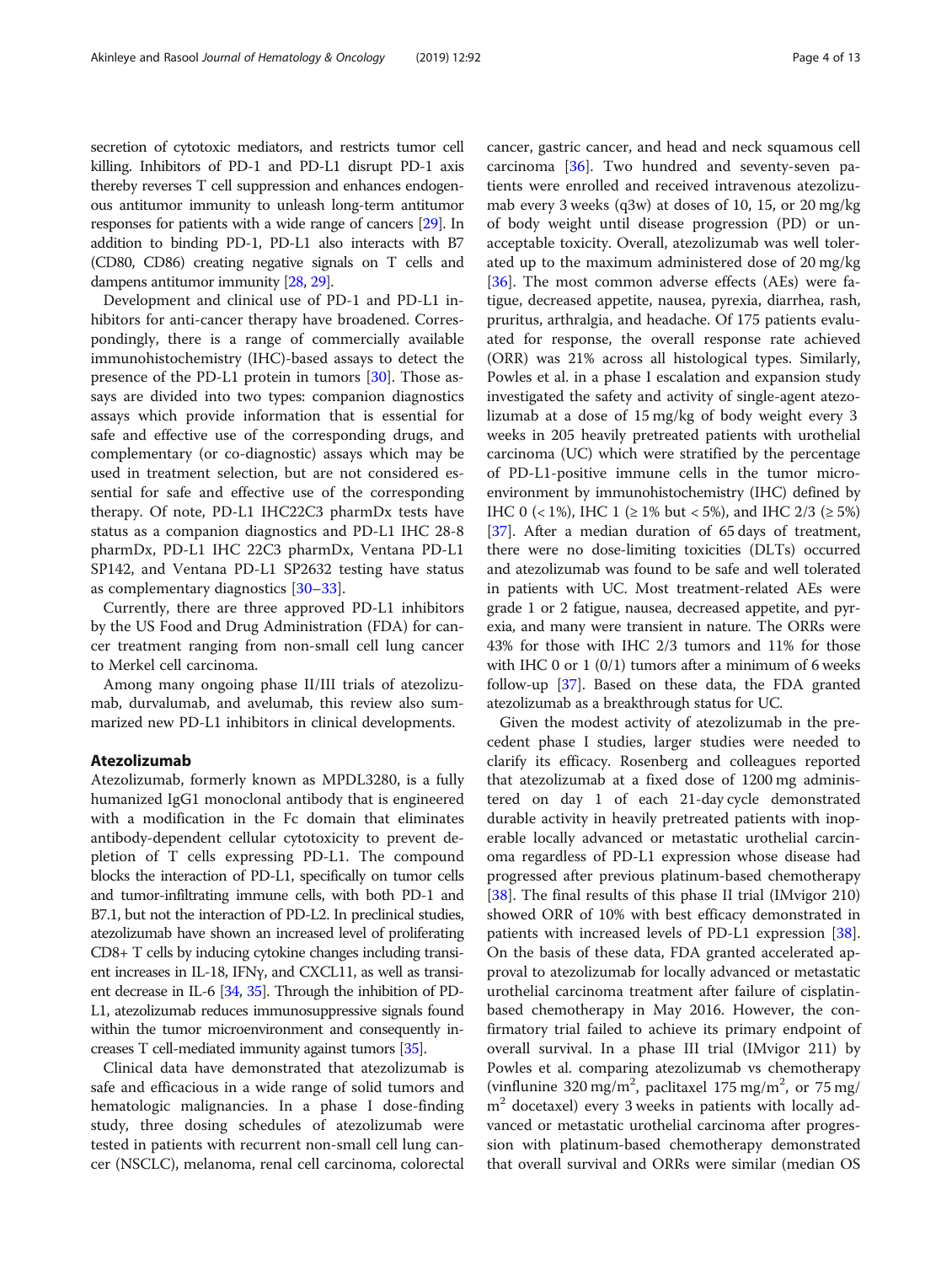11.1 months vs 10.6 months, hazard ratio [HR] 0.87;  $p =$ 0.41 and 23% vs 22%, respectively) [\[39](#page-11-0)]. Nevertheless, the duration of response was numerically longer in the atezolizumab group (15.9 months) than in the chemotherapy group (8.3 months) [[39](#page-11-0)].

Atezolizumab was also FDA approved in October 2016 for metastatic NSCLC whose disease progressed during or following platinum-containing chemotherapy. The randomized phase II study (POPLAR) observed that atezolizumab met its primary endpoint and showed a statistically significant survival benefit compared to docetaxel (HR =  $0.54$ ;  $p = 0.014$ ) in people with recurrent NSCLC whose tumors expressed medium and high levels of PD-L1 expression [\[40\]](#page-11-0). Likewise, a phase II study (BIRCH) met its primary endpoint and showed that atezolizumab shrank tumors with ORR of up to 22% in patients with previously untreated and patients whose disease had progressed on prior one or more chemotherapy including platinum-containing chemotherapy [[41](#page-11-0)]. Encouraging results from the POPLAR and BIRCH studies prompted a phase III trial (OAK) evaluating the efficacy and safety of atezolizumab vs docetaxel in previously treated patients with non-small cell lung cancer [\[42](#page-11-0)]. Tolerability profile was acceptable, and adverse events were consistent with those observed in previous studies. The OAK trial met its co-primary endpoints and showed a statistically significant OS advantage with atezolizumab compared to docetaxel in intention-to-treat (ITT) and PD-L1 expression population (IHC 1/2/3) with median OS of 13.8 months vs 9.6 months and 15.7 months vs 10.3 months, respectively [\[42\]](#page-11-0).

The promising results of single-agent atezolizumab have led investigators to explore the synergistic efficacy in combination with established chemotherapy regimen(s) [[43](#page-11-0)–[45\]](#page-11-0).

The preliminary results from a phase III IMpower131 study showed that atezolizumab plus chemotherapy (carboplatin and nab-paclitaxel) reduced the risk of disease worsening or death (PFS) by 29% compared with chemotherapy (carboplatin and nab-paclitaxel) in previously untreated patients with advanced squamous NSCLC [[46\]](#page-11-0). At the time of the interim analysis, the overall survival benefit was not observed and the study will continue as planned [\[46](#page-11-0)].

A phase III, IMpower132, open-label, randomized study evaluating the efficacy and safety of atezolizumab plus chemotherapy (cisplatin or carboplatin and pemetrexed) vs chemotherapy alone in chemotherapy-naive patients with advanced non-squamous NSCLC demonstrated reduction in the risk of disease worsening or death by 40% with atezolizumab plus chemotherapy compared with chemotherapy alone (PFS = 7.6 vs 5.2 months; hazard ratio  $[HR] = 0.60$ ;  $p < 0.0001$ )  $[47]$  $[47]$ . Although a numerical improvement for the co-primary

endpoint of overall survival was observed, statistical significance was not met at this interim analysis and the study will continue as planned [[47](#page-11-0)].

The phase III IMpower130 study met its co-primary endpoint of progression-free survival and overall survival with atezolizumab plus chemotherapy (carboplatin plus nab-paclitaxel) compared to chemotherapy alone as the first-line treatment of patients with stage IV nonsquamous non-small cell lung cancer and no ALK or EGFR mutations  $[48]$  $[48]$ . There were significant improvements in the median overall survival (18.6 months vs 13.9 months) and the median progression-free survival (7.0 months vs 5.5 months) in the atezolizumab plus chemotherapy group and chemotherapy group alone, respectively [\[48](#page-11-0)].

In December 2018, atezolizumab in combination with bevacizumab and standard chemotherapy for the firstline treatment of patients with metastatic nonsquamous, non-small cell lung cancer (NSq NSCLC) with no EGFR or ALK genomic tumor aberrations was approved by the FDA. This was based on the IMpower150 trial, an open-label, randomized (1:1:1), three-arm study enrolling 1202 patients receiving atezolizumab, carboplatin, paclitaxel, and bevacizumab (4 drugregimen) vs atezolizumab, carboplatin and paclitaxel (3-drug regimen) vs carboplatin, paclitaxel, and bevacizumab (control arm) until disease progression or unacceptable toxicity  $[43]$ . The addition of atezolizumab to bevacizumab and standard chemotherapy demonstrated OS advantage with median OS of 19.2 months and 14.7 months for those receiving carboplatin, paclitaxel, and bevacizumab regardless of PD-L1 expression and EGFR or ALK genetic alteration status. Progression-free survival was also longer in the 4-drug regimen than in the control arm [\[43](#page-11-0)].

In a similar fashion, atezolizumab in combination with standard chemotherapy for the first-line treatment of patients with extensive-stage small cell lung cancer was granted approval by the FDA in March 2019. Four hundred three treatment-naïve patients with extensive-stage small cell lung cancer were randomly assigned in a 1:1 ratio to receive carboplatin and etoposide with either atezolizumab or placebo for four 21-day cycles (induction phase), followed by a maintenance phase during which they received either atezolizumab or placebo until unacceptable toxic effects, disease progression, or no additional clinical benefit [[44\]](#page-11-0). This IMpower133 trial met its co-primary endpoints. At a median follow-up of 13.9 months, the PFS and OS of patients who received carboplatin and etoposide with atezolizumab were significantly longer (5.2 months; 12.3 months) than those who received chemotherapy regimen alone (4.3 months; 10.3 months) [\[44\]](#page-11-0). The most common adverse events reported in  $\geq 20\%$  of patients who received atezolizumab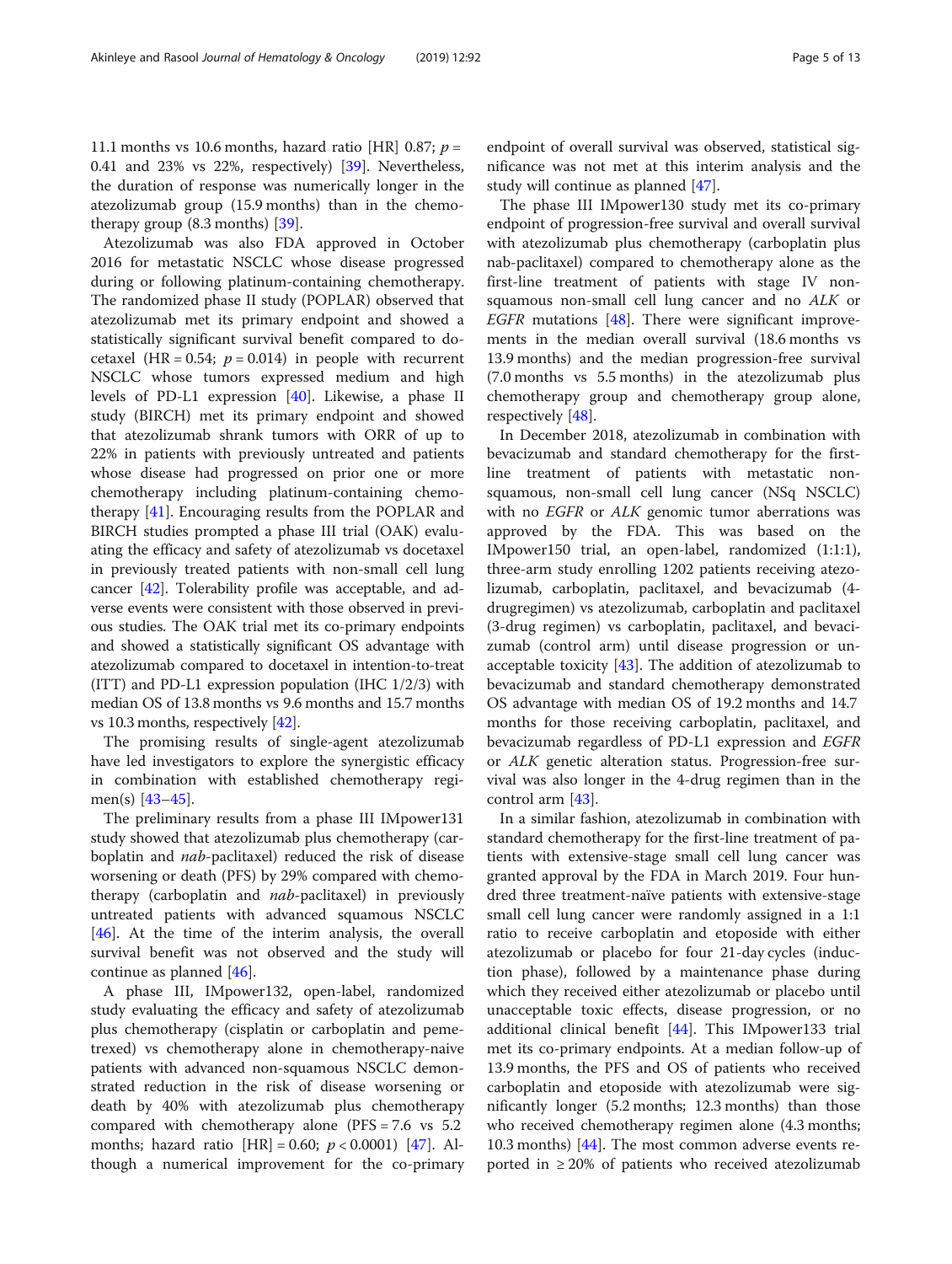were fatigue/asthenia, nausea, alopecia, constipation, and decreased appetite.

Likewise, Schmid et al. evaluated the efficacy and safety of nab-paclitaxel with or without atezolizumab in 451 patients with treatment-naïve metastatic triplenegative breast cancer (TNBC) until disease progression or unacceptable toxicities [[45\]](#page-11-0). At a median follow-up of 12.9 months, the addition of atezolizumab to nabpaclitaxel led to a 40% reduction in the risk of progression or death compared with nab-paclitaxel alone among patients with PD-L1-positive tumors [[45](#page-11-0)]. Safety analysis demonstrated no new adverse effects. On the basis of these data, FDA granted accelerated approval to the frontline combination of atezolizumab plus nabpaclitaxel for patients with unresectable locally advanced or metastatic PD-L1-positive TNBC in March 2019.

Of note, immune checkpoint inhibitors including atezolizumab are only effective in a subset of patients, and some patients who respond initially show a subsequent rapid disease progression due to primary and acquired resistance to PD-1/PD-L1 inhibition. New strategies are being explored to prevent or reverse resistance to therapy leading to improved patient outcomes. Recent studies suggest that targeted therapy enhance antitumor immune responses by releasing new antigens and provide a basis for immunotherapy combined with targeted therapy [\[49](#page-11-0)–[51\]](#page-11-0). In a phase Ib study of atezolizumab in combination with erlotinib in treatment-naïve epidermal growth factor receptor (EGFR) mutation-positive advanced NSCLC, the ORR was 75% and median PFS was 15 months. The median OS was not reached [[52\]](#page-11-0). Additional phase I–III clinical trials are underway to test atezolizumab with or without chemotherapy in the setting of advanced or metastatic solid tumors and hematological malignancies including melanoma, prostate cancer, pancreatic cancer, renal cell carcinoma, colorectal cancer, gastric cancer, ovarian cancer, and multiple myeloma [\[53\]](#page-11-0).

## Durvalumab

Durvalumab, also known as MEDI4736, is a fully human IgG1 monoclonal antibody that binds with high affinity and specificity to PD-L1, blocking the interaction with PD-1 and CD80 molecules [[54](#page-11-0), [55\]](#page-11-0). The compound is uniquely engineered to prevent antibody-dependent cellmediated cytotoxicity on T cells expressing PD-L1. Durvalumab is a potent inhibitor with subnanomolar activity [PD-1 (IC<sub>50</sub> = 0.1 nM) and CD80 (IC<sub>50</sub> = 0.04)] against PD-L1 [[54\]](#page-11-0). In vivo studies revealed that durvalumab significantly inhibits the growth of human tumors in a novel xenograft model containing co-implanted human T cells [[55](#page-11-0)]. Given these promising preclinical data, durvalumab was advanced into clinical development. The pharmacokinetics (PK), safety, and tolerability of durvalumab were first evaluated in a phase I study of 32

patients with advanced solid tumors by employing a dose-escalating design [[56](#page-11-0)]. Overall, a dose of 10 mg/kg of body weight every 2 weeks of durvalumab was selected for future studies [\[56](#page-11-0)]. Updated results from an ongoing open-label, dose-escalation, dose-expansion trial (study 1108) showed that durvalumab demonstrates favorable clinical activity in patients with advanced urothelial bladder carcinoma [\[57](#page-11-0)–[59\]](#page-11-0). Durvalumab was well tolerated at a dose of 10 mg/kg every 2 weeks for up to 12 months or until progression, starting another anticancer therapy, or unacceptable toxic effects [\[58](#page-11-0), [59](#page-11-0)]. Tolerability of durvalumab was similar to other PD-L1 inhibitors with most common toxicities including fa-tigue, diarrhea, and decreased appetite [[58\]](#page-11-0). Responses were early, durable, and observed regardless of PD-L1 expression with higher ORR of 27.6% in patients with high and low expression of PD-L1 compared to 5.1% in patients with negative expression of PD-L1 [\[59](#page-11-0)]. On May 1, 2017, the FDA granted accelerated approval to durvalumab for the treatment of patients with locally advanced or metastatic urothelial carcinoma who have disease progression during or following platinumcontaining chemotherapy or who have disease progression within 12 months of neoadjuvant or adjuvant treatment with platinum-containing chemotherapy. This accelerated approval of durvalumab in bladder cancer is contingent upon results from an ongoing, phase III DANUBE confirmatory trial as a frontline therapy and combination with tremelimumab for patients with metastatic urothelial carcinoma, regardless of their eligibility for cisplatin-based chemotherapy.

Durvalumab was also FDA approved on February 16, 2018, for patients with unresectable stage III NSCLC whose disease has not progressed following concurrent platinum-based chemotherapy and radiation therapy based on the results from the PACIFIC trial [[60\]](#page-11-0). It is the first study that demonstrates a survival advantage for unresectable, stage III non-small cell lung cancer. In this randomized, double-blinded, placebo-controlled, multicenter phase III study, durvalumab as a consolidation therapy was compared with placebo in patients who received two or more cycles of platinum-based chemotherapy concurrently with definitive radiation therapy. The trial met its co-primary endpoints with 2-year OS rates in the durvalumab group, 66.3% compared with 55.6% for patients who were treated with placebo. The median PFS was 17.2 months and 5.6 months in the durvalumab group and placebo group, respectively [[60\]](#page-11-0). The median overall survival was not reached in the durvalumab arm and was 28.7 months in the placebo arm. The updated analysis published in the Journal of Clinical Oncology in May 2019 demonstrated that the 36-month OS rates with durvalumab and placebo were 83.1% and 74.6%, respectively [\[61](#page-11-0)].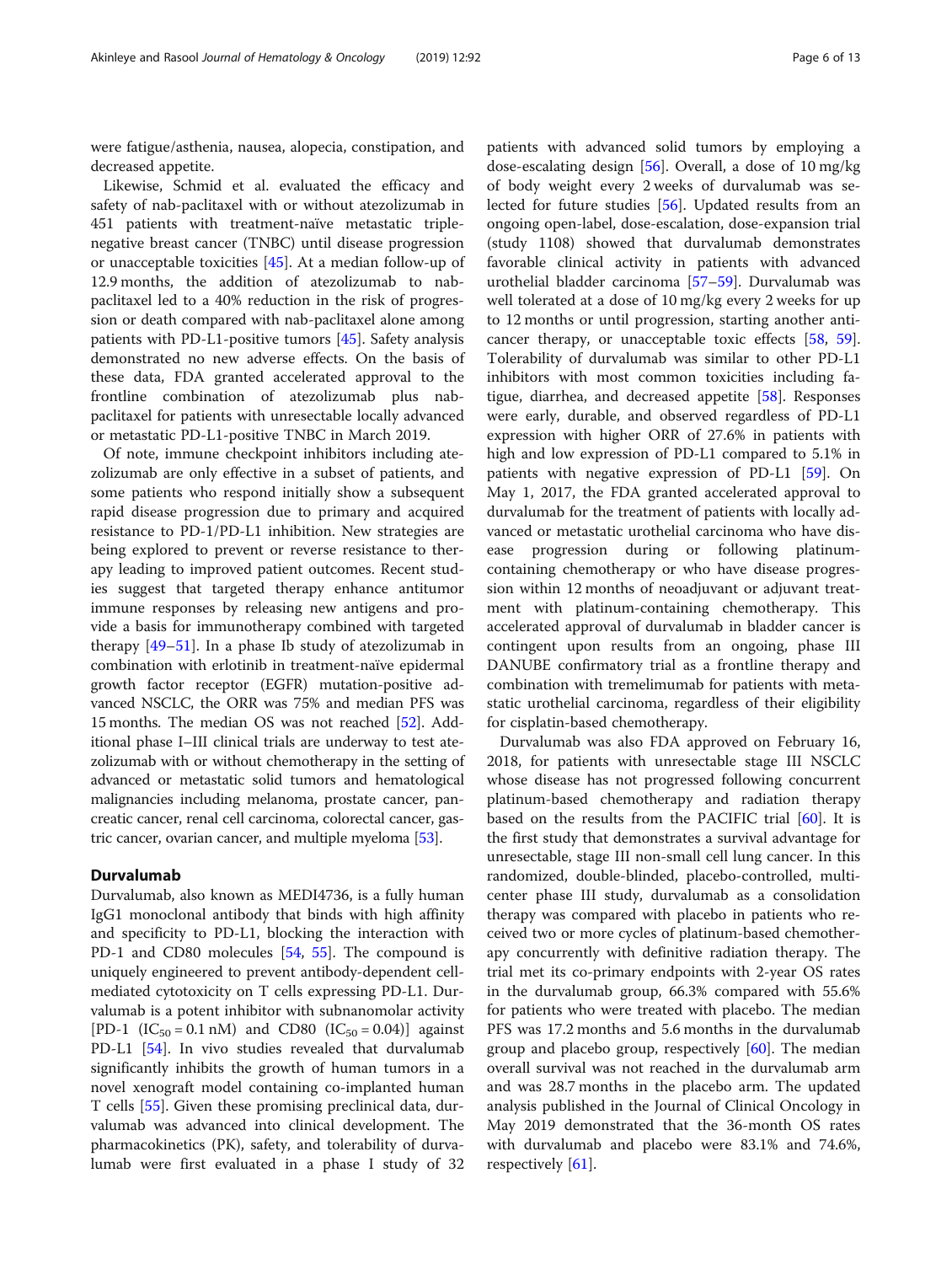Given the single-agent activity of durvalumab in previous studies, testing of this compound in combination with chemotherapy, immunotherapy, and targeted therapy was seen as a logical step to maximize benefit. Rizvi and colleagues evaluated 1118 previously untreated patients with metastatic NSCLC who were randomly assigned to durvalumab alone, durvalumab plus tremelimumab (anti-cytotoxic T lymphocyte-associated protein 4 [CTLA4] antibody), or chemotherapy [\[62](#page-11-0)]. This phase III MYSTIC study failed to meet its co-primary endpoint of progression-free survival and overall survival. The final data showed that OS was 11.9 vs 12.9 months (HR 0.85;  $p =$ 0.202) for patients with PD-L1 expression  $\geq$  25% who received durvalumab/tremelimumab vs standard platinumbased chemotherapy, respectively [\[62\]](#page-11-0). The median PFS was 3.9 months vs 5.4 months (HR 1.05;  $p = 0.705$ ) for patients who received durvalumab/tremelimumab vs standard platinum-based chemotherapy, respectively [[62\]](#page-11-0).

Correspondingly, the addition of tremelimumab to durvalumab did not meet the primary endpoint of improving OS compared to standard chemotherapy in patients with recurrent or metastatic head and neck squamous cell carcinoma (HNSCC) who progressed after platinum-based chemotherapy whose tumors express PD-L1 on 25% or more of their cancer cells [\[63](#page-11-0)]. This open-label phase III EAGLE trial randomized patients to single-agent durvalumab, durvalumab plus tremelimumab, or standard-of-care chemotherapy [\[63](#page-11-0)]. While the EAGLE trial did not meet the primary endpoint, the results of the phase III KESTREL trial of durvalumab and tremelimumab in patients who have not received prior chemotherapy for recurrent or metastatic HNSCC are awaited in the first half of 2019 [[63\]](#page-11-0).

There is also a rationale for combining immunotherapy plus targeted therapy to improve patients' outcome [\[49](#page-11-0)–[51](#page-11-0)]. A phase Ib TATTON trial of durvalumab plus osimertinib for first- and second-line treatment of EGFR-positive NSCLC demonstrated a high incidence of interstitial lung disease [\[64](#page-11-0)], and the study was suspended.

Currently, there are many studies in different phases of durvalumab alone or in combination with chemotherapy and/or immunotherapy for patients with advanced solid tumor and hematologic malignancies including NSCLC, ovarian cancer, esophageal cancer, renal cell carcinoma, mantle cell lymphoma, diffuse large B cell lymphoma, and follicular lymphoma.

### Avelumab

Avelumab (MSB0010718C) is another fully human IgG1 monoclonal antibody that specifically binds to PD-L1, preventing the interaction between PD-L1 and the inhibitory T cell receptors, PD-1 and B7.1 resulting in T cell-mediated, adaptive antitumor immune responses and T cell reactivation and cytokine production [\[28](#page-11-0), [65](#page-11-0)].

Unlike atezolizumab and durvalumab, avelumab has a wild-type IgG1 crystallizable fragment (Fc) region, which enables the compound to engage with Fc-γ receptors on natural killer cells and induce tumor-directed antibodydependent cell-mediated cytotoxicity (ADCC) in preclinical studies [\[66](#page-11-0), [67\]](#page-11-0). Therefore, avelumab utilizes both adaptive and innate immune mechanisms to destroy cancer cells.

The dose-escalation phase I study (JAVELIN Solid Tumor) by Heery et al. indicated that avelumab was generally well tolerated at doses ranging from 1 to 20 mg/kg body weight every 2 weeks in patients  $(n = 53)$  with metastatic or locally advanced previously treated solid tumors [[68](#page-11-0)]. The common treatment-related adverse events include fatigue, influenza-like symptoms, fever, and chills. There was only one DLT occurred at a dose of 20 mg/kg; therefore, a dose of 10 mg/kg every 2 weeks was selected for future studies [[68\]](#page-11-0). Preliminary results from JAVELIN Merkel 200 trial of avelumab had been recently reported [[69](#page-11-0)]. In this first phase II study, 88 patients with stage IV chemotherapy-refractory, Merkel cell carcinoma (MCC) treated with avelumab at a dose of 10 mg/kg body weight every 2 weeks were enrolled. At a median of 10.4 months, avelumab was well tolerated and active, with an ORR of 33% with 11% complete and 22% partial response rates, and median PFS was 2.7 months [[69](#page-11-0)]. The duration of response ranged from 2.8 to 23.3+ months with 86% of responses durable for 6 months or longer regardless of the PD-L1 expression status. On the basis of these data, FDA granted accelerated approval to avelumab for the treatment of patients 12 years and older with metastatic MCC in March 2017.

Likewise, avelumab was granted accelerated approval for the treatment of patients with locally advanced or metastatic urothelial carcinoma with disease progression during or following platinum-containing chemotherapy, or within 12 months of neoadjuvant or adjuvant platinumcontaining chemotherapy in May 2017. This was based on the data from the urothelial carcinoma cohorts of the phase Ib JAVELIN Solid Tumor trial [[70,](#page-11-0) [71\]](#page-11-0), in which the ORR was 13.3% among 226 patients who had been followed for at least 13 weeks and was 16.1% among 161 patients who had been followed for at least 6 months. The median response duration had not been reached.

A phase III JAVELIN Ovarian 100 study exploring frontline avelumab in ovarian cancer has been terminated because of independent panel determination that the study would not meet its primary endpoint of PFS [[72\]](#page-11-0). Likewise, the phase III JAVELIN Ovarian 200 trial [[73\]](#page-11-0) showed that avelumab alone or in combination with pegylated liposomal doxorubicin (PLD) did not induce a statistically significant improvement in OS or PFS vs PLD alone in patients with platinum-resistant/refractory ovarian cancer and failed to meet the primary endpoints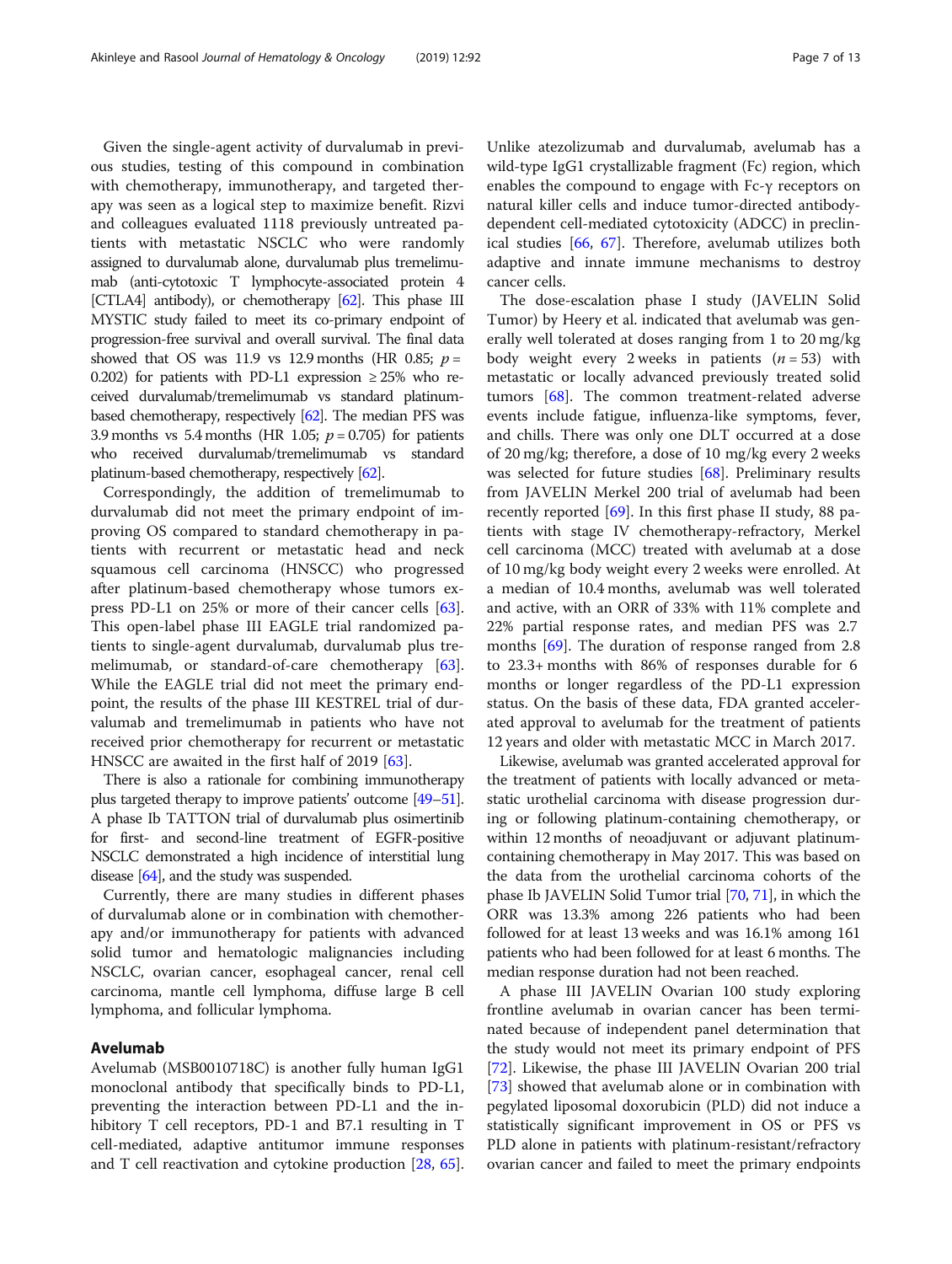of the study [\[73\]](#page-11-0). Avelumab was also studied in advanced gastric cancer/gastro-esophageal junction cancer (GC/CEJC) in whom two prior lines of therapy have failed. A phase III JAVELIN Gastric 300 trial compared avelumab to physician's choice of chemotherapy as the third-line therapy [\[74](#page-11-0)]. The primary end of improving OS was not met along with secondary endpoints of PFS or ORR [[74](#page-11-0)]. Barlesi et al. investigated the efficacy and safety of avelumab in patients with NSCLC who had already received platinum-based therapy [\[75](#page-12-0)]. Compared with docetaxel, avelumab did not improve the overall survival in patients with platinum-treated PD-L1 positive NSCLC but had a favorable safety profile [\[75](#page-12-0)]. Updated interim results from an ongoing, open-label phase Ib trial showed that avelumab is active in patients with metastatic triple-negative breast cancer (TNBC) with higher response rate observed in PD-L1-positive tumors [[76\]](#page-12-0). In a recent report of ongoing phase Ib cohort study of avelumab demonstrated durable responses, promising survival outcomes, and an acceptable safety profile in heavily pretreated patients with metastatic melanoma [\[77](#page-12-0)].

The combination of avelumab and axitinib, a VEGF receptor inhibitor, has been evaluated in a phase IB treatment-naive patients with advanced renal cell carcinoma [\[78\]](#page-12-0). The doublet therapy demonstrated acceptable safety profile and early sign of clinical activity. The maximum tolerated dose established for the combination was avelumab 10 mg/kg every 2 weeks and axitinib 5 mg twice daily [\[78](#page-12-0)]. In light of these encouraging results, a phase III JAVELIN Renal 101 trial conducted by Motzer and colleagues randomized 886 previously untreated patients with advanced or metastatic renal cell carcinoma in a 1:1 ratio to receive avelumab at 10 mg/kg every 2 weeks plus axitinib at 5 mg orally twice daily or sunitinib 50 mg orally once daily for 4 weeks (6-week cycle) [\[79](#page-12-0)]. Median PFS was significantly longer with avelumab plus axitinib (13.8 months) than sunitinib (8.4 months) in the overall population [[79\]](#page-12-0). Moreover, the ORR with avelumab/axitinib was 51.4% and 25.7% with sunitinib. Based on those findings, the FDA approved the combination of avelumab and axitinib for the frontline treatment of patient with advanced renal cell carcinoma in May 2019. Other phase I–III trials are currently ongoing in a

variety of tumor types.

# Envafolimab

Envafolimab (also known as KN 035 and ASC 22) is a first-in-class nanobody (single domain antibody) created by a fusion of the of anti-PD-L1 domain with Fc fragment of human IgG1 antibody that binds with high affinity and specificity to PD-L1, blocking interaction with PD-1, and resulting in T cell-mediated immune response to neoplasms. In biochemical assays, envafolimab blocks interaction between PD-L1 and PD-1 with an  $IC_{50}$  value of 5.25 nm in a competitive ELISA [\[80](#page-12-0)]. In contrast to other PD-L1 inhibitors, envafolimab is administered as a subcutaneous injection and demonstrates low immunogenicity and better penetration in tumor tissue in animal studies. In in vitro studies, the compound demonstrates dose- and time-dependent induction of T cell cytokine production in a mixed lymphocyte reaction [\[80](#page-12-0)]. In xenograft models, envafolimab shows potent antitumor activity at comparable dosages (0.1–0.5 mg kg−<sup>1</sup> ) [\[80](#page-12-0)]. In a phase I dose-escalation study, Papadopoulos and colleagues reported that envafolimab exhibited favorable safety profile and preliminary evidence of encouraging anti-tumor activity in patients with advanced solid tumors  $[81]$  $[81]$  $[81]$ . The compound was given subcutaneously at a dosage of 0.01, 0.03, 0.1, 0.3, 1.0, 2.5, 5.0, and 10.0 mg/ kg weekly. There was no DLT observed in this trial. Based on these results, a phase II study for microsatellite instability-high (MSI-H) advanced solid tumors and a phase III trial for patients with biliary tract carcinoma (cholangiocarcinoma) have been initiated in China.

### BMS-936559

BMS-936559 (also known as MDX-1105) is a high-affinity fully humanized IgG4 monoclonal antibody that specifically inhibits PD-L1 binding to both PD-1 and CD80.

The safety and clinical activity of BMS-936559 were undertaken in a phase I study of 207 patients with advanced solid tumors by employing a dose-escalating design (0.3– 10 mg/kg every 14 days, 3 times in each 6-week course) for up to 16 cycles [\[82](#page-12-0)]. The compound was well tolerated with most common drug-related adverse events including fatigue, infusion reactions, diarrhea, arthralgia, rash, nausea, pruritus, and headache. Early results at a median duration of 12 weeks showed that ORR was 6–17% with prolonged stabilization of disease in patients with advanced cancers, including non-small cell lung cancer, melanoma, and renal cell cancer [[82](#page-12-0)].

#### CK-301

CK-301 is a fully human monoclonal antibody of IgG1 subtype that directly binds to PD-L1 and blocks its interactions with PD-1 and B7.1 receptors. Similar to avelumab, CK-301 has functional Fc domain and is capable of inducing ADCC and complement-dependent cytotoxicity (CDC)-mediated killing of PD-L1+ cell lines, including lymphoma cells [[83\]](#page-12-0). In the cellular assay, the compound exhibited subnanomolar binding affinity for PD-L1 with increased production interferon-gamma by primary human T cells in mixed lymphocyte reaction (MLR) culture [[83\]](#page-12-0). A first-in-human phase 1, openlabel, multicenter, dose-escalation study of CK-301 administered intravenously as a single agent for patient with advanced cancers is ongoing (NCT03212404).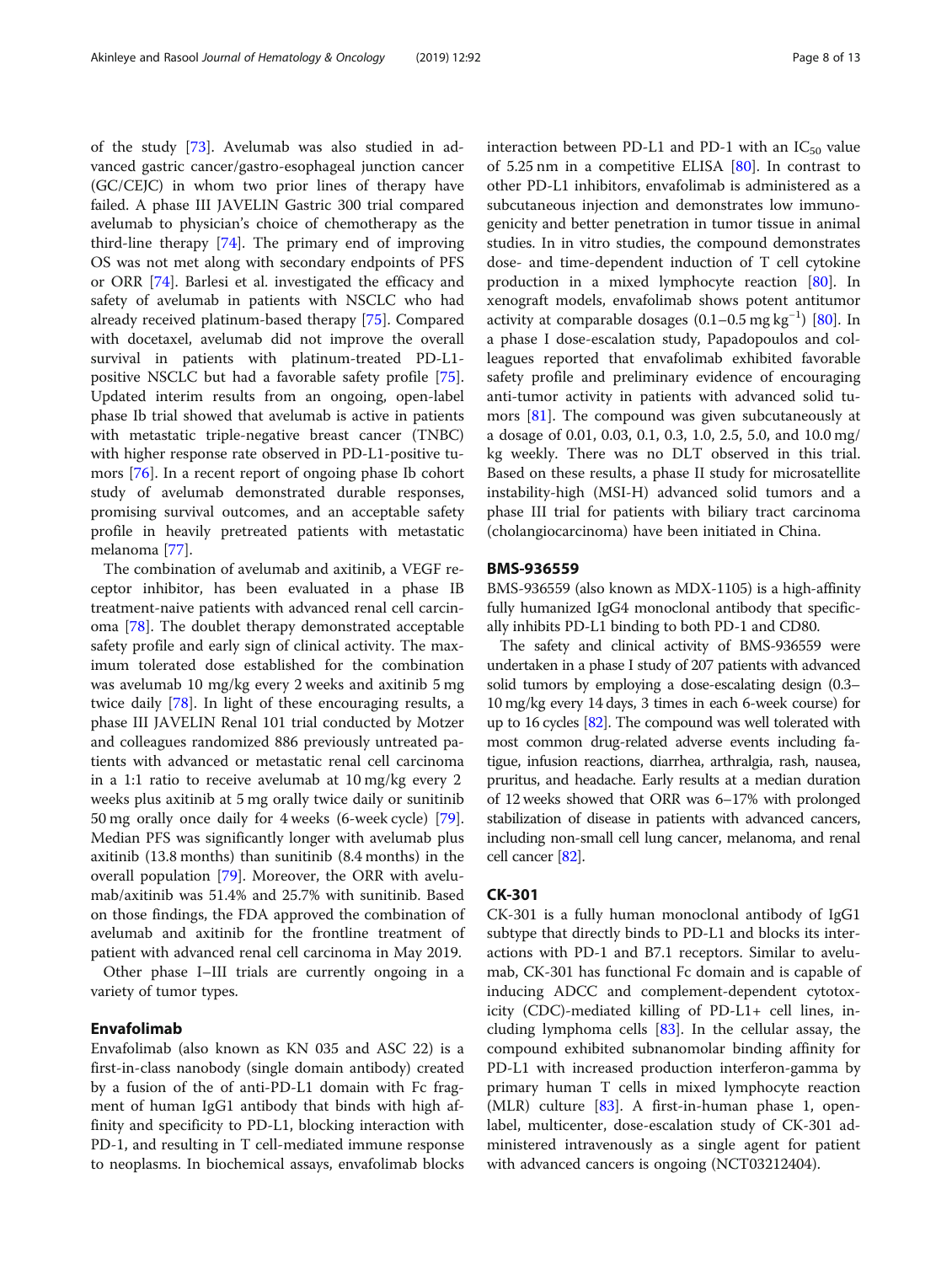#### <span id="page-8-0"></span>CS-1001

As a novel, highly potent, first-in-class full-length IgG4 monoclonal antibody, CS-1001 selectively binds to PD-L1 and blocks interaction with PD-1, resulting in T cellmediated antitumor immune responses. A phase I study examined the safety, tolerability, PK, and anti-tumor activity of CS-1001 in patients with advanced tumors. The compound was dosed every 3 weeks across five doseescalating cohorts of 3 mg/kg, 10 mg/kg, 20 mg/kg, 40 mg/kg, and 1200 mg [[84](#page-12-0)]. CS-1001 was generally well tolerated with linear PK profile, and most frequent treatment-emergent AEs were grade 1/2 anemia, nausea, decreased appetite, leucopenia, and proteinuria. It also exhibited antitumor activity with a disease control rate (DCR) of 58% [[84](#page-12-0)].

A phase III GEMSTONE-303 study evaluating the efficacy and safety of CS1001 plus oxaliplatin and capecitabine (XELOX) chemotherapy for the firstline treatment in patients with unresectable, locally advanced, or metastatic gastric adenocarcinoma or GEJ adenocarcinoma is currently accruing. Additionally, there are two pivotal phase II studies for patients with relapsed/refractory extranodal natural killer/T cell lymphoma (NKTL) (NCT03595657) and relapsed/refractory classical Hodgkin lymphoma (rrcHL)(NCT03505996) and two phase III studies for patients with stage IV non-small cell lung cancer (NCT03789604) and locally advanced/unresectable (stage III) non-small cell lung cancer that has not progressed after prior concurrent/sequential

Table 1 Comprehensive list of PD-L1 inhibitors along with FDA-approved disease treatment, clinical trials, and primary endpoints

| PD-L1 inhibitors/<br>company                    | <b>Disease</b>                            | Drug therapy                                                                                                                                         | Primary endpoints                                                 | References |
|-------------------------------------------------|-------------------------------------------|------------------------------------------------------------------------------------------------------------------------------------------------------|-------------------------------------------------------------------|------------|
| Atezolizumab<br>(MPDL3280A), Roche<br>Genentech | <b>NSCLC</b>                              | Atezolizumab vs docetaxel                                                                                                                            | OS, 15.7 months vs 10.3<br>months                                 | $[42]$     |
|                                                 | NSq NSCLC                                 | Atezolizumab, carboplatin, paclitaxel, and bevacizumab vs<br>atezolizumab; carboplatin and paclitaxel vs carboplatin, paclitaxel,<br>and bevacizumab | OS 19.2 months (4 drugs) vs<br>14.7 months (3 drugs)              | $[43]$     |
|                                                 | UC                                        | Atezolizumab vs chemotherapy                                                                                                                         | OS 11.1 months vs 10.6<br>months                                  | [37, 38]   |
|                                                 | <b>ES-SCLC</b>                            | Atezolizumab, carboplatin, and etoposide vs carboplatin and<br>etoposide                                                                             | PFS 5.2 months vs 4.3<br>months; OS 12.3 months vs<br>10.3 months | $[44]$     |
|                                                 | <b>TNBC</b>                               | Atezolizumab plus nab-paclitaxel vs nab-paclitaxel                                                                                                   | PFS 7.5 months vs 5.0<br>months; OS 25.0 months vs<br>15.5 months | $[45]$     |
| Durvalumab<br>(MEDI4736),<br>AstraZeneca        | UC                                        | Durvalumab                                                                                                                                           | ORR 17.8%                                                         | $[59]$     |
|                                                 | Unresectable<br>stage III<br><b>NSCLC</b> | Durvalumab vs placebo                                                                                                                                | PFS 16.8 months vs 5.6<br>months                                  | [60]       |
| Avelumab<br>(MSB0010718C),<br>Merck and Pfizer  | <b>MCC</b>                                | Avelumab                                                                                                                                             | ORR 33% (11% complete<br>and 22% partial)                         | [69]       |
|                                                 | UC                                        | Avelumab                                                                                                                                             | ORR 16.1% at least 6 months                                       | [70, 71]   |
|                                                 | <b>RCC</b>                                | Avelumab plus axitinib vs sunitinib                                                                                                                  | PFS 13.8 months ys 8.4<br>months                                  | $[79]$     |
| Envafolimab (KN035).<br>Alphamab Oncology       | N/A                                       | N/A                                                                                                                                                  |                                                                   | [80, 81]   |
| BMS-936559, Bristol-<br>Myers Squibb            | N/A                                       | N/A                                                                                                                                                  |                                                                   |            |
| CK-301, Checkpoint<br>Therapeutics              | N/A                                       | N/A                                                                                                                                                  |                                                                   | $[83]$     |
| CS-1001, CStone<br>Pharmaceuticals              | N/A                                       | N/A                                                                                                                                                  |                                                                   | [84]       |
| SHR-1316 (HTI-1088),<br>Hengrui Therapeutics    | N/A                                       | N/A                                                                                                                                                  |                                                                   | [85]       |
| BGB-A333, BeiGene                               | N/A                                       | N/A                                                                                                                                                  |                                                                   | [86]       |

NSCLC non-small cell lung cancer, UC urothelial cancer, MCC Merkel cell carcinoma, TNBC triple-negative breast cancer, RCC renal cell carcinoma, ES-SCLC extensive-stage small cell carcinoma, NSq NSCLC non-squamous non-small cell lung cancer, MUC metastatic urothelial carcinoma, PFS progression free survival, OS overall survival, ORR objective response rate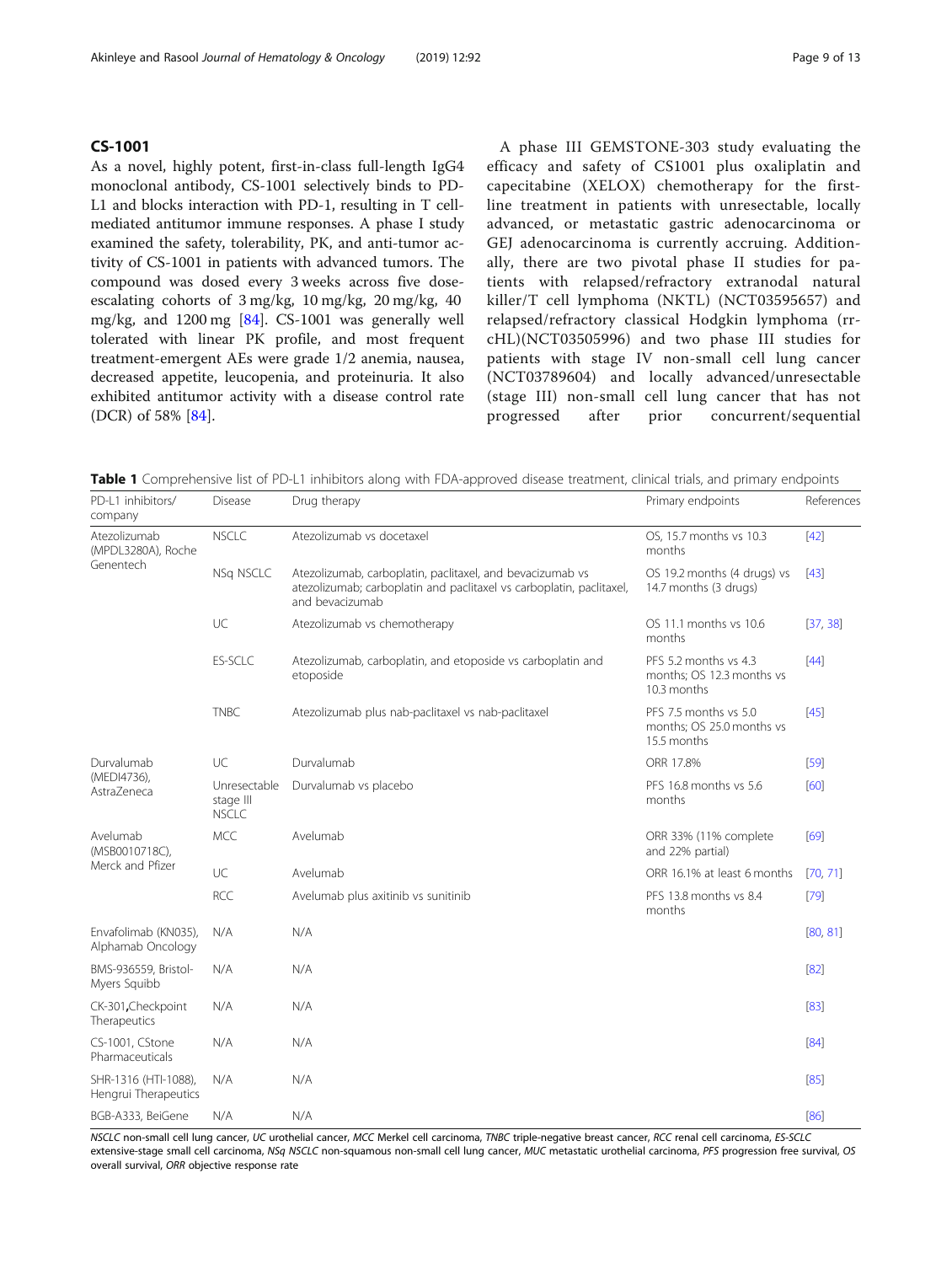<span id="page-9-0"></span>Table 2 Current list of FDA-approved PD-L1 inhibitors along with indications, dosages, and bioassay for the PD-L1 expression

| PD-L1 inhibitors            | Indications                            | Dosages and schedules            | PD-L1 bioassays                    | PD-L1 cutoff                  | References |
|-----------------------------|----------------------------------------|----------------------------------|------------------------------------|-------------------------------|------------|
| Atezolizumab<br>(MPDL3280A) | <b>NSCLC</b>                           | 1200 mg over 60 min g3 weeks     | Roche Ventana<br>SP142             | $≥ 50\%$ TC or $≥ 10\%$<br>IC | $[42]$     |
|                             | UC                                     |                                  |                                    | $\geq$ 5% IC                  | $[38]$     |
|                             | <b>ES-SCLC</b>                         |                                  |                                    | N/A                           | $[44]$     |
|                             | <b>TNBC</b>                            | 840 mg g1 and 15                 |                                    | $\geq$ 1% IC                  | $[45]$     |
| Durvalumab (MEDI4736)       | UC                                     | 10 mg/kg over 60 min q2<br>weeks | Roche Ventana<br>SP <sub>263</sub> | $≥ 25\%$ TC or $≥ 25\%$<br>IС | [59]       |
|                             | Unresectable stage III<br><b>NSCLC</b> |                                  |                                    | $\geq$ 1% TC                  | [60]       |
| Avelumab (MSB0010718C)      | MCC                                    | 10 mg/kg over 60 min g2<br>weeks | N/A                                | N/A                           | [69]       |
|                             | <b>RCC</b>                             |                                  |                                    |                               | $[79]$     |

NSCLC non-small cell lung cancer, UC urothelial cancer, MCC Merkel cell carcinoma, TNBC triple-negative breast cancer, RCC renal cell carcinoma, ESSCLC extensivestage small cell carcinoma, % IC percentage PD-L1 expressing tumor-infiltrating immune cells of any intensity of the tumor area, % TC percentage of PD-L1 expressing tumor cells of any intensity

chemoradiotherapy (NCT03728556) have been initiated in China.

# SHR-1316 (HTI-1088)

SHR-1316, a fully humanized IgG4 monoclonal antibody, binds specifically to human PD-L1 and blocks the interaction of PD-L1 on cancer cells with its receptor PD-1 on T cells and mediating antitumor immune responses. An open-label, non-randomized, dose escalation/expansion phase I study of SHR-1316 for patients with advanced/metastatic solid tumors who have failed current standard anti-tumor therapies has been initiated and accrued participants in china (NCT03133247).

#### CBT-502 (TQB-2450)

CBT-502 is another novel, fully humanized IgG1 monoclonal antibody against PD-L1 developed by CBT Pharmaceuticals, Inc. In the cellular assay, the compound effectively blocked the interaction of PD-L1 with PD-1 and PD-L1 with CD80 at a concentration  $(IC_{50})$  of 47.97 pM and 1.09 nM, respectively, and strongly activated T cells by the production of IFN-gamma in a mixed lymphocyte reaction [\[85](#page-12-0)]. In in vivo studies, CBT-502 showed potent antitumor activity in a dosedependent manner in the MC-38/H-11 murine colon and A375 human melanoma animal models [\[85](#page-12-0)]. With these promising preclinical data, CBT-502 is undergoing

Table 3 Comprehensive list of PD-L1 inhibitors and PD-1 inhibitors with antibody class and immune adverse events. This table shows the similarities and differences between PD-1/PD-L1 inhibitors

|        | Target Drugs    | Antibody<br>class | Immune-related adverse events                                                                                                                                                        |
|--------|-----------------|-------------------|--------------------------------------------------------------------------------------------------------------------------------------------------------------------------------------|
| PD-L1  | Atezolizumab    | lgG1              | Pneumonitis, hepatitis, colitis, endocrinopathies (thyroid disease, adrenal insufficiency, hypophysitis, type 1<br>diabetes), meningitis/encephalitis, pancreatitis, dermatitis/rash |
|        | Durvalumab      | lgG1              | Pneumonitis, hepatitis, colitis, endocrinopathies (thyroid disease, adrenal insufficiency, hypophysitis, type 1<br>diabetes), nephritis                                              |
|        | Avelumab        | lgG1              | Pneumonitis, hepatitis, colitis, endocrinopathies, nephritis, renal dysfunction                                                                                                      |
|        | Envafolimab     | lgG1              | Increased aspartate aminotransferase, increased alanine aminotransferase, lymphopenia                                                                                                |
|        | BMS-936559      | lgG4              | Hypothyroidism, hepatitis, sarcoidosis, endophthalmitis, diabetes mellitus, myasthenia gravis                                                                                        |
|        | CK-301          | lgG1              | N/A (ongoing)                                                                                                                                                                        |
|        | $CS-1001$       | lgG4              | Anemia, increased blood bilirubin, protein urine present, white blood cell count decreased, proteinuria                                                                              |
|        | SHR-1316        | lgG4              | N/A (ongoing)                                                                                                                                                                        |
|        | CBT-502         | lgG1              | N/A (ongoing)                                                                                                                                                                        |
|        | <b>BGB-A333</b> | lgG1<br>variant   | N/A (ongoing)                                                                                                                                                                        |
| $PD-1$ | Nivolumab       | lgG4              | Pneumonitis, hepatitis, colitis, endocrinopathies, nephritis, renal dysfunction, encephalitis, rash                                                                                  |
|        | Pembrolizumab   | lgG4              | Pneumonitis, hepatitis, colitis, endocrinopathies, nephritis, renal dysfunction                                                                                                      |
|        | Cemiplimab      | lgG4              | Cellulitis, pneumonitis, hypercalcemia, pleural effusion                                                                                                                             |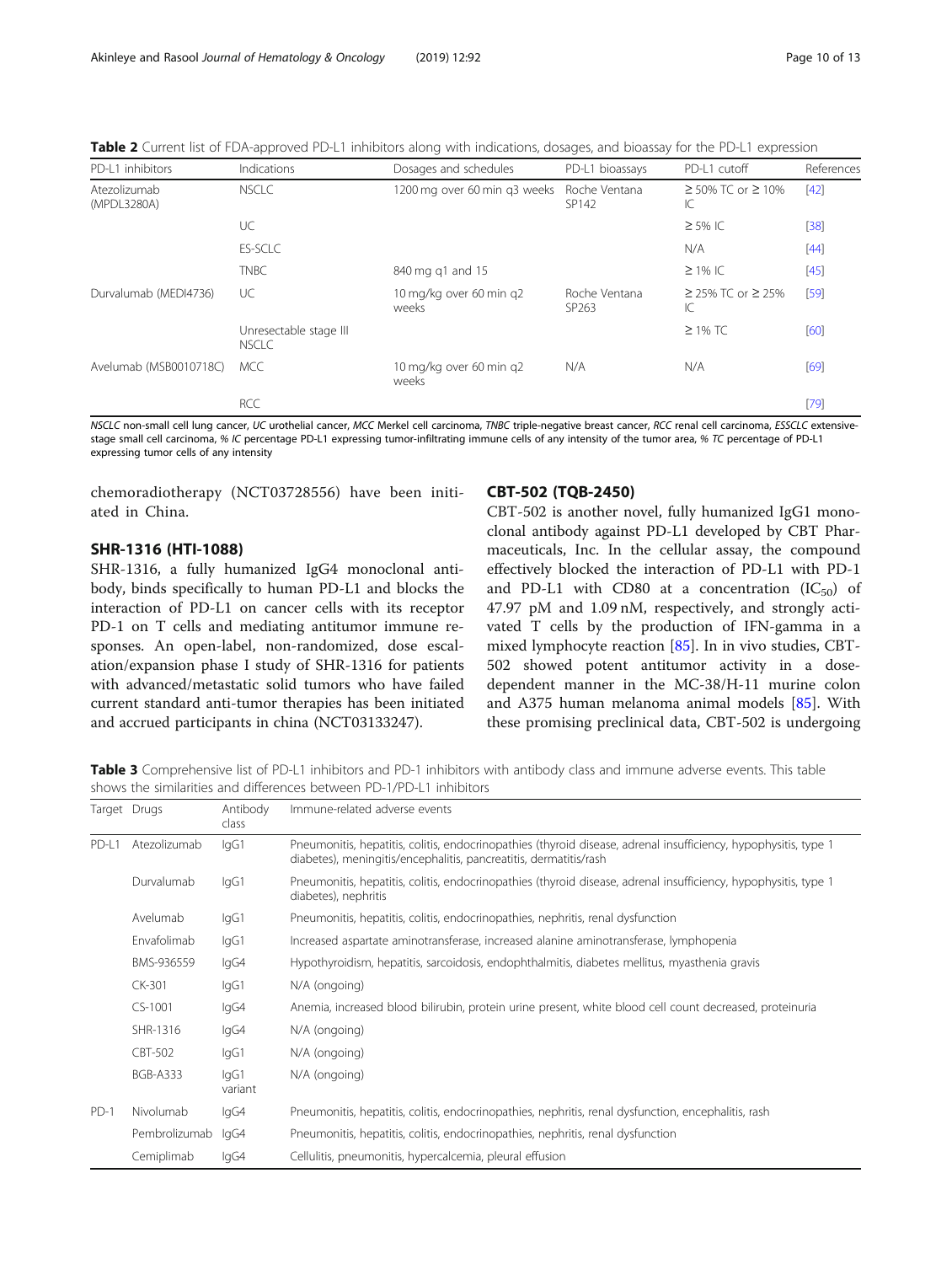<span id="page-10-0"></span>clinical development to assess its safety and tolerability in patients with advanced tumors (NCT03825705, NCT03800706, NCT03855384).

# BGB-A333

BGB-A333 is a fully humanized IgG1-variant monoclonal antibody that specifically target and binds to PD-L1, blocking interaction to its receptor, PD-1 on T cell, reversing T cell inactivation, and increases T cell expansion resulting in cytotoxic T cell-mediated antitumor immune response against PD-L1-expressing tumor cells [[86\]](#page-12-0). The compound also inhibits PD-L1-induced apoptosis of activated CD8+ T cells and increases T cell proliferation [[86](#page-12-0)]. An early phase I/II study investigating the safety, tolerability, pharmacokinetics, and preliminary antitumor activity of BGB-A333 alone and in combination with anti-PD-1 monoclonal antibody, tislelizumab, in patients with advanced solid tumors is accruing participants [[86\]](#page-12-0).

### Conclusions and future directions

Despite early/accelerated FDA approval, many confirmatory phase III trials have failed to meet the primary endpoints including PFS or OS. The field of immunotherapeutic is relatively new and has yet to reach its prime. Furthermore, serious investigation into predictive biomarkers, mechanism of resistance, PD-L1 expression threshold, more sensitive biomarker assays, immune-related toxicity, and treatment duration are needed. Though cancer patients can be resistant to immune checkpoint inhibitors, other immunotherapy targeting cytokines, tumor-directed antibodies, antibody-drug conjugates, chimeric antigen receptor (CAR) T cells therapy, vaccines, and even genetic therapy are paving way for more tumor-specific therapy. Currently, there are many PD-L1 inhibitors that are undergoing various clinical trials, and three have been granted FDA approval. There is a comprehensive list of PD-L1 inhibitors in the current phases of clinical trials in Table [1.](#page-8-0) Current FDA-approved PD-L1 inhibitors with indications and dosages are listed in Tables [1](#page-8-0) and [2](#page-9-0). A comprehensive list of PD-L1 & PD-1 inhibitors along with antibody class and immune adverse events are listed in Table [3.](#page-9-0)

#### Acknowledgements

This work is supported by Dr. Michael A. Moore, Associate Director of Internal Medicine Residency, Sovah Health, Danville, VA.

#### Intellectual property

We confirmed that we have given due consideration to the protection of intellectual property associated with this work and that there are no impediments to publication, including the timing of publication, with respect to intellectual property.

#### Contact with the editorial office

The corresponding author is the sole contact for the editorial process. He is responsible for communicating with the other authors about progress, submissions of revisions, and final approval of proofs. We have provided a current, correct email address which is accessible by the corresponding author.

#### Authors' contributions

The authors contributed to the data preparation and drafted and revised the manuscripts. Both authors have read and approved the final manuscript.

#### Funding

We confirmed that we did not receive funding or grants for this work.

#### Consent for publication

We declared that this manuscript is original, has not been published before, and is not currently being considered for publication elsewhere.

#### Competing interests

The authors declare that they have no competing interests.

#### Received: 11 June 2019 Accepted: 20 August 2019 Published online: 05 September 2019

#### References

- 1. Keir ME, et al. PD-1 and its ligands in tolerance and immunity. Annu Rev Immunol. 2008;26:677–704.
- 2. Ribas A. Tumor immunotherapy directed at PD-1. New England of Jourmal Of Medicine. 2012.
- 3. Keir ME, Francisco LM, Sharpe AH. PD-1 and its ligands in T-cell immunity. Curr Opin Immunol. 2007;19(3):309–14.
- 4. Sun C, Mezzadra R, Schumacher TN. Regulation and function of the PD-L1 checkpoint. Immunity. 2018;48(3):434–52.
- 5. Ishida Y, et al. Induced expression of PD-1, a novel member of the immunoglobulin gene superfamily, upon programmed cell death. EMBO J. 1992;11(11):3887–95.
- 6. Nishimura H, et al. Development of lupus-like autoimmune diseases by disruption of the PD-1 gene encoding an ITIM motif-carrying immunoreceptor. Immunity. 1999;11(2):141–51.
- 7. Freeman GJ, et al. Engagement of the PD-1 immunoinhibitory receptor by a novel B7 family member leads to negative regulation of lymphocyte activation. J Exp Med. 2000;192(7):1027–34.
- 8. Dong H, et al. B7-H1, a third member of the B7 family, co-stimulates T-cell proliferation and interleukin-10 secretion. Nat Med. 1999;5(12):1365–9.
- 9. Chen J, et al. Regulation of PD-L1: a novel role of pro-survival signalling in cancer. Ann Oncol. 2016;27(3):409–16.
- 10. Carter L, et al. PD-1:PD-L inhibitory pathway affects both CD4(+) and CD8(+) T cells and is overcome by IL-2. Eur J Immunol. 2002;32(3):634–43.
- 11. Nurieva R, et al. T-cell tolerance or function is determined by combinatorial costimulatory signals. EMBO J. 2006;25(11):2623–33.
- 12. Keir ME, et al. Tissue expression of PD-L1 mediates peripheral T cell tolerance. J Exp Med. 2006;203(4):883–95.
- 13. Terme M, et al. IL-18 induces PD-1-dependent immunosuppression in cancer. Cancer Res. 2011;71(16):5393–9.
- 14. Fanoni D, et al. New monoclonal antibodies against B-cell antigens: possible new strategies for diagnosis of primary cutaneous B-cell lymphomas. Immunol Lett. 2011;134(2):157–60.
- 15. Francisco LM, et al. PD-L1 regulates the development, maintenance, and function of induced regulatory T cells. J Exp Med. 2009;206(13):3015–29.
- 16. Dong H, et al. Tumor-associated B7-H1 promotes T-cell apoptosis: a potential mechanism of immune evasion. Nat Med. 2002;8(8):793–800.
- 17. Zou W, Chen L. Inhibitory B7-family molecules in the tumour microenvironment. Nat Rev Immunol. 2008;8(6):467–77.
- 18. Marzec M, et al. Oncogenic kinase NPM/ALK induces through STAT3 expression of immunosuppressive protein CD274 (PD-L1, B7-H1). Proc Natl Acad Sci U S A. 2008;105(52):20852–7.
- 19. Parsa AT, et al. Loss of tumor suppressor PTEN function increases B7-H1 expression and immunoresistance in glioma. Nat Med. 2007;13(1):84–8.
- 20. Kim J, et al. Constitutive and inducible expression of b7 family of ligands by human airway epithelial cells. Am J Respir Cell Mol Biol. 2005;33(3):280–9.
- 21. Lee SK, et al. IFN-gamma regulates the expression of B7-H1 in dermal fibroblast cells. J Dermatol Sci. 2005;40(2):95–103.
- 22. Wilke CM, et al. Dual biological effects of the cytokines interleukin-10 and interferon-gamma. Cancer Immunol Immunother. 2011;60(11):1529–41.
- 23. Liu Y, et al. B7-H1 on myeloid-derived suppressor cells in immune suppression by a mouse model of ovarian cancer. Clin Immunol. 2008; 129(3):471–81.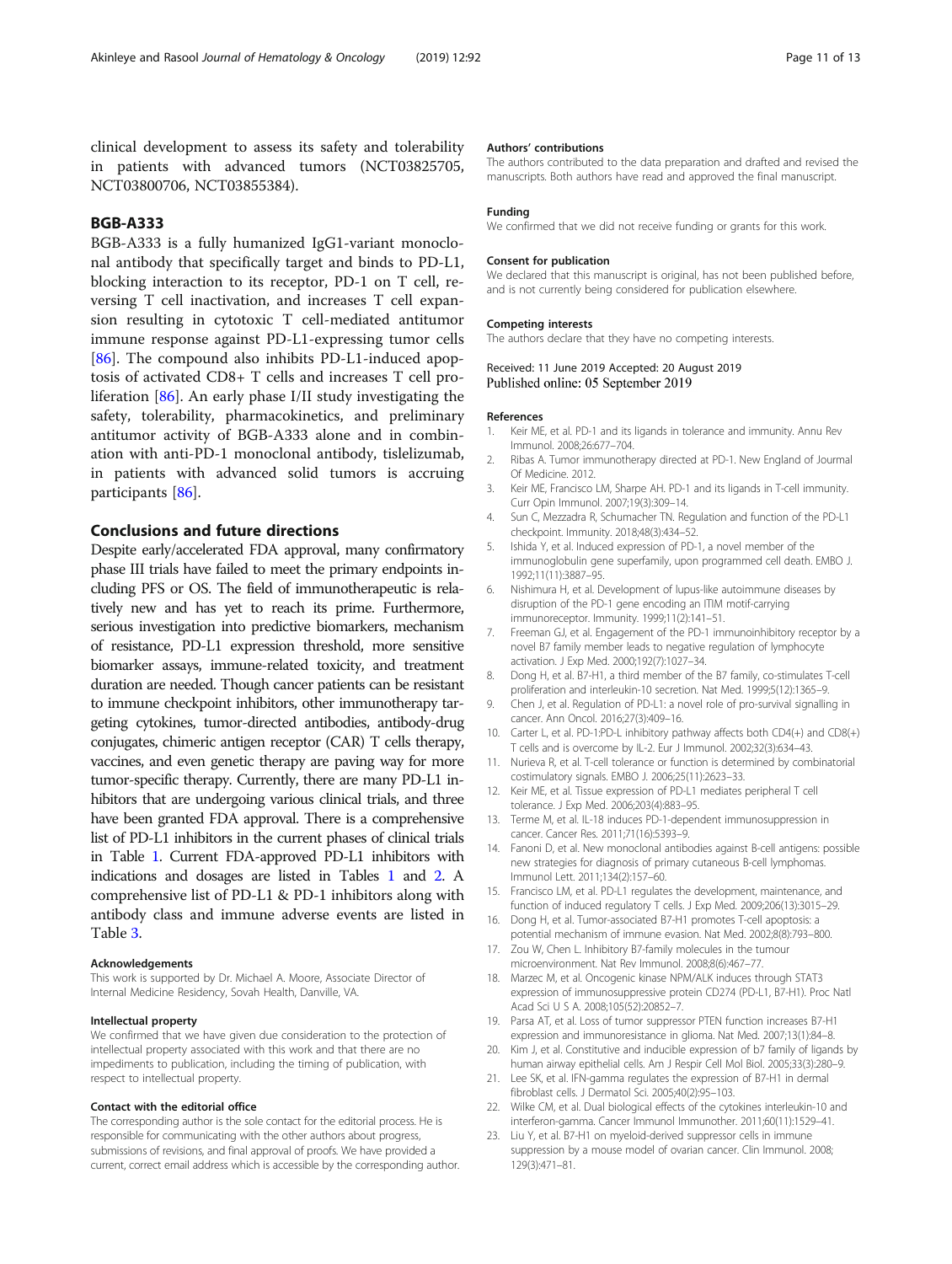- <span id="page-11-0"></span>24. Curiel TJ, et al. Blockade of B7-H1 improves myeloid dendritic cell-mediated antitumor immunity. Nat Med. 2003;9(5):562–7.
- 25. Kuang DM, et al. Activated monocytes in peritumoral stroma of hepatocellular carcinoma foster immune privilege and disease progression through PD-L1. J Exp Med. 2009;206(6):1327–37.
- 26. Rosenwald A, et al. Molecular diagnosis of primary mediastinal B cell lymphoma identifies a clinically favorable subgroup of diffuse large B cell lymphoma related to Hodgkin lymphoma. J Exp Med. 2003;198(6):851–62.
- 27. Sun Z, et al. IL10 and PD-1 cooperate to limit the activity of tumor-specific CD8+ T cells. Cancer Res. 2015;75(8):1635–44.
- 28. Butte MJ, et al. Programmed death-1 ligand 1 interacts specifically with the B7-1 costimulatory molecule to inhibit T cell responses. Immunity. 2007; 27(1):111–22.
- 29. Paterson AM, et al. The programmed death-1 ligand 1:B7-1 pathway restrains diabetogenic effector T cells in vivo. J Immunol. 2011;187(3):1097–105.
- 30. Diggs LP, Hsueh EC. Utility of PD-L1 immunohistochemistry assays for predicting PD-1/PD-L1 inhibitor response. Biomark Res. 2017;5:12.
- 31. Hirsch FR, et al. PD-L1 immunohistochemistry assays for lung cancer: results from phase 1 of the Blueprint PD-L1 IHC Assay Comparison Project. J Thorac Oncol. 2017;12(2):208–22.
- 32. Liu D, Wang S, Bindeman W. Clinical applications of PD-L1 bioassays for cancer immunotherapy. J Hematol Oncol. 2017;10(1):110.
- 33. Rebelatto MC, et al. Development of a programmed cell death ligand-1 immunohistochemical assay validated for analysis of non-small cell lung cancer and head and neck squamous cell carcinoma. Diagn Pathol. 2016;11(1):95.
- 34. Inman BA, et al. Atezolizumab: a PD-L1-blocking antibody for bladder cancer. Clin Cancer Res. 2017;23(8):1886–90.
- 35. Deng R, et al. Preclinical pharmacokinetics, pharmacodynamics, tissue distribution, and tumor penetration of anti-PD-L1 monoclonal antibody, an immune checkpoint inhibitor. MAbs. 2016;8(3):593–603.
- 36. Herbst RS, et al. Predictive correlates of response to the anti-PD-L1 antibody MPDL3280A in cancer patients. Nature. 2014;515(7528):563–7.
- 37. Powles T, et al. MPDL3280A (anti-PD-L1) treatment leads to clinical activity in metastatic bladder cancer. Nature. 2014;515(7528):558–62.
- 38. Rosenberg JE, et al. Atezolizumab in patients with locally advanced and metastatic urothelial carcinoma who have progressed following treatment with platinum-based chemotherapy: a single-arm, multicentre, phase 2 trial. Lancet. 2016;387(10031):1909–20.
- 39. Powles T, et al. Atezolizumab versus chemotherapy in patients with platinum-treated locally advanced or metastatic urothelial carcinoma (IMvigor211): a multicentre, open-label, phase 3 randomised controlled trial. Lancet. 2018;391(10122):748–57.
- 40. Fehrenbacher L, et al. Atezolizumab versus docetaxel for patients with previously treated non-small-cell lung cancer (POPLAR): a multicentre, openlabel, phase 2 randomised controlled trial. Lancet. 2016;387(10030):1837–46.
- 41. Peters S, et al. Phase II trial of atezolizumab as first-line or subsequent therapy for patients with programmed death-ligand 1-selected advanced non-small-cell lung cancer (BIRCH). J Clin Oncol. 2017;35(24):2781–9.
- 42. Rittmeyer A, et al. Atezolizumab versus docetaxel in patients with previously treated non-small-cell lung cancer (OAK): a phase 3, open-label, multicentre randomised controlled trial. Lancet. 2017;389(10066):255–65.
- 43. Socinski MA, et al. Atezolizumab for first-line treatment of metastatic nonsquamous NSCLC. N Engl J Med. 2018;378(24):2288–301.
- 44. Horn L, et al. First-line atezolizumab plus chemotherapy in extensive-stage small-cell lung cancer. N Engl J Med. 2018;379(23):2220–9.
- 45. Schmid P, et al. Atezolizumab and nab-paclitaxel in advanced triplenegative breast cancer. N Engl J Med. 2018;379(22):2108–21.
- 46. Jotte RMea. IMpower131: Primary PFS and safety analysis of a randomized phase III study of atezolizumab + carboplatin + paclitaxel or nab-paclitaxel vs carboplatin + nab-paclitaxel as 1 L therapy in advanced squamous NSCLC. J Clin Oncol. 2018;36(18\_suppl).
- 47. Barlesi F, et al. IMpower 132: Atezolizumab in combination with pemetrexed and platinum-based chemotherapy in advanced nonsquamous NSCLC: ESMO 2018 Congress; 2018.
- 48. West H, et al. Atezolizumab in combination with carboplatin plus nabpaclitaxel chemotherapy compared with chemotherapy alone as first-line treatment for metastatic non-squamous non-small-cell lung cancer (IMpower130): a multicentre, randomised, open-label, phase 3 trial. Lancet Oncol. 2019;20(7):924–37.
- 49. Pilotto S, et al. Integrating the molecular background of targeted therapy and immunotherapy in lung cancer: a way to explore the impact of

mutational landscape on tumor immunogenicity. Transl Lung Cancer Res. 2015;4(6):721–7.

- 50. Akbay EA, et al. Activation of the PD-1 pathway contributes to immune escape in EGFR-driven lung tumors. Cancer Discov. 2013;3(12):1355–63.
- 51. Ota K, et al. Induction of PD-L1 expression by the EML4-ALK oncoprotein and downstream signaling pathways in non-small cell lung cancer. Clin Cancer Res. 2015;21(17):4014–21.
- 52. Rudin, C., et al, MA15.02 Long-term safety and clinical activity results from a phase Ib study of erlotinib plus atezolizumab in advanced NSCLC. J Thoracic Oncol Volume 13, Issue 10, Supplement, Page S407, 2018.
- 53. ClinicalTrials.gov, Search of: MPDL3280A list results. 2019
- 54. Mok, T., et al., A global, phase 3 study of durvalumab (MEDI4736) plus tremelimumab combination therapy versus standard of care (SoC) platinum-based chemotherapy in the first-line treatment of patients (pts) with advanced or metastatic NSCLC. J Thorac Oncol Vol. 11, Suppl. 4S (2016) S113–S142, 2016.
- 55. Stewart R, et al. Identification and characterization of MEDI4736, an antagonistic anti-PD-L1 monoclonal antibody. Cancer Immunol Res. 2015;3(9):1052–62.
- 56. Fairman D, et al. Pharmacokinetics of MEDI4736, a fully human anti-PDL1 monoclonal antibody, in patients with advanced solid tumors. J Clin Oncol. 2014;32.
- 57. Chang SS. Re: Safety and efficacy of durvalumab (MEDI4736), an antiprogrammed cell death ligand-1 immune checkpoint inhibitor, in patients with advanced urothelial bladder cancer. J Urol. 2018;199(2):341–2.
- 58. Massard C, et al. Safety and efficacy of durvalumab (MEDI4736), an antiprogrammed cell death ligand-1 immune checkpoint inhibitor, in patients with advanced urothelial bladder cancer. J Clin Oncol. 2016;34(26):3119–25.
- 59. Powles T, et al. Efficacy and safety of durvalumab in locally advanced or metastatic urothelial carcinoma: updated results from a phase 1/2 openlabel study. JAMA Oncol. 2017;3(9):e172411. [https://doi.org/10.1001/](https://doi.org/10.1001/jamaoncol.2017.2411) [jamaoncol.2017.2411](https://doi.org/10.1001/jamaoncol.2017.2411) Epub 2017 Sep 14., 2017.
- 60. Antonia SJ, et al. Overall survival with durvalumab after chemoradiotherapy in stage III NSCLC. N Engl J Med. 2018;379(24):2342–50.
- 61. Gray JE, et al. Three-year overall survival update from the PACIFIC trial. J Clin Oncol. 2019;37(15\_suppl):8526.
- 62. Rizvi N, et al. Durvalumab with or without tremelimumab vs platinum-based chemotherapy as first-line treatment for metastatic non-small cell lung cancer: MYSTIC. Ann Oncol. 2018;29(Supplement 10). [https://doi.org/10.1](https://doi.org/10.1093/annonc/mdy493) [093/annonc/mdy493](https://doi.org/10.1093/annonc/mdy493).
- 63. [https://www.astrazeneca.com/media-centre/press-releases/2018/update-on](https://www.astrazeneca.com/media-centre/press-releases/2018/update-on-the-phase-iii-eagle-trial-of-imfinzi-and-tremelimumab-in-advanced-head-and-neck-cancer-07122018.html)[the-phase-iii-eagle-trial-of-imfinzi-and-tremelimumab-in-advanced-head-and](https://www.astrazeneca.com/media-centre/press-releases/2018/update-on-the-phase-iii-eagle-trial-of-imfinzi-and-tremelimumab-in-advanced-head-and-neck-cancer-07122018.html)[neck-cancer-07122018.html.](https://www.astrazeneca.com/media-centre/press-releases/2018/update-on-the-phase-iii-eagle-trial-of-imfinzi-and-tremelimumab-in-advanced-head-and-neck-cancer-07122018.html)
- 64. Ahn M. Osimertinib combined with durvalumab in EGFR-mutant non-small cell lung cancer: results from the TATTON phase Ib trial: ESMO; 2016.
- 65. Grenga I, et al. A fully human IgG1 anti-PD-L1 MAb in an in vitro assay enhances antigen-specific T-cell responses. Clin Transl Immunol. 2016;5(5):e83.
- 66. Boyerinas B, et al. Antibody-dependent cellular cytotoxicity activity of a novel anti-PD-L1 antibody avelumab (MSB0010718C) on human tumor cells. Cancer Immunol Res. 2015;3(10):1148–57.
- 67. Fujii R, et al. Enhanced killing of chordoma cells by antibody-dependent cell-mediated cytotoxicity employing the novel anti-PD-L1 antibody avelumab. Oncotarget. 2016;7(23):33498–511.
- 68. Heery CR, et al. Avelumab for metastatic or locally advanced previously treated solid tumours (JAVELIN Solid Tumor): a phase 1a, multicohort, doseescalation trial. Lancet Oncol. 2017;18(5):587–98.
- 69. Kaufman HL, et al. Avelumab in patients with chemotherapy-refractory metastatic Merkel cell carcinoma: a multicentre, single-group, open-label, phase 2 trial. Lancet Oncol. 2016;17(10):1374–85.
- 70. Apolo AB, et al. Avelumab, an anti-programmed death-ligand 1 antibody, in patients with refractory metastatic urothelial carcinoma: results from a multicenter, phase Ib study. J Clin Oncol. 2017;35(19):2117–24.
- 71. Patel MR, et al. Avelumab in metastatic urothelial carcinoma after platinum failure (JAVELIN Solid Tumor): pooled results from two expansion cohorts of an open-label, phase 1 trial. Lancet Oncol. 2018;19(1):51–64.
- 72. [https://www.merckgroup.com/en/news/javelin-ovarian-100-21-12-2018.html.](https://www.merckgroup.com/en/news/javelin-ovarian-100-21-12-2018.html)
- 73. Merck KGaA, D., Germany, and Pfizer provide update on avelumab in platinum-resistant/refractory ovarian cancer. Merck KGaA and Pfizer. Published November 19, 2018.. Accessed November 19, 2018. [https://bit.ly/2PGGzPB.](https://bit.ly/2PGGzPB)
- 74. Bang YJ, et al. Phase III, randomised trial of avelumab versus physician's choice of chemotherapy as third-line treatment of patients with advanced gastric or gastro-oesophageal junction cancer: primary analysis of JAVELIN Gastric 300. Ann Oncol. 2018;29(10):2052–60.